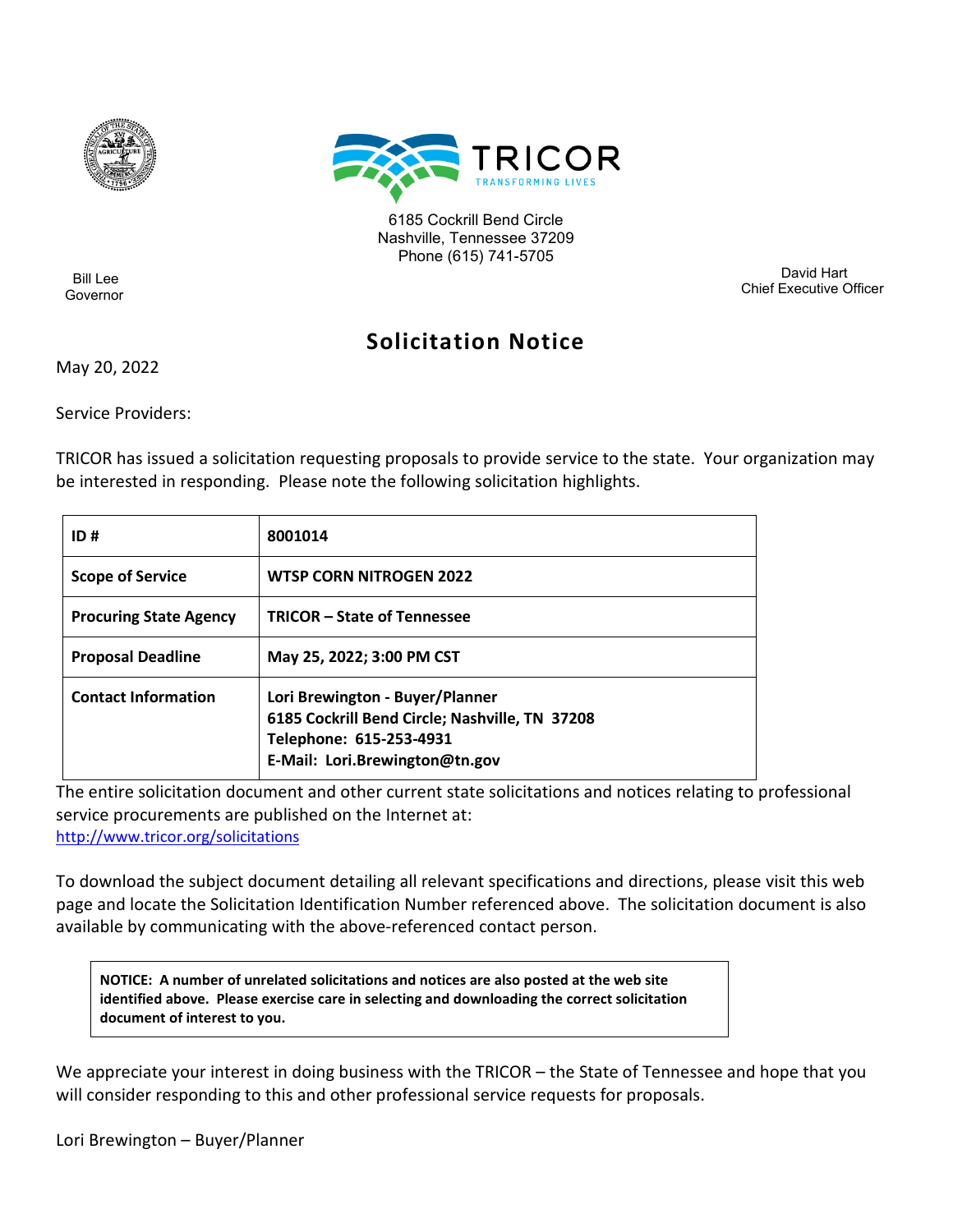

 Bill Lee Governor



6185 Cockrill Bend Circle Nashville, Tennessee 37209 Phone (615) 741-5705

 Bill Haslam David Hart Chief Executive Officer

## INVITATION TO BID FOR WTSP 2022 CORN NITROGEN SOLICITATION # 8001014

**TRICOR-STATE OF TENNESSEE BID WILL CLOSE: 05/25/2022 3:00 PM CST Purchasing Department Bid review will be conducted according to Schedule of Events.** 

> **RETURN BID TO: LORI BREWINGTON – BUYER/PLANNER TRICOR Purchasing Dept. 6185 Cockrill Bend Circle Nashville, TN 37209**

**Invitation to Bid, Solicitation Location: <http://www.tricor.org/solicitations>**

**DESCRIPTION: 2022 CORN NITROGEN AND APPLICATION FOR TRICOR FARM LOCATED AT WTSP** 

**TRICOR's Purchasing Team is currently operating remotely. TRICOR will be accepting submissions of the bid documents for this solicitation by email. Please direct to all documents to [Lori.Brewington@tn.gov.](mailto:Lori.Brewington@tn.gov) All attachment documents requiring vendor response required must be received by the solicitation deadline. Failure to comply will result in the bid rejection. Thank you**

## **SOLICITATION CONTENTS SECTIONS:** 1. Instruction to Bidder 2. Bid Response Detail 3. Schedule of Events **Attachments:** Attachment One - Attestation Re Personnel Used in Contract Performance Attachment Two - Registration with Department of Revenue for Sales and Use Tax Attachment Three - Solicitation 8001014 Vendor Price Sheet Attachment Four - Solicitation Terms and Conditions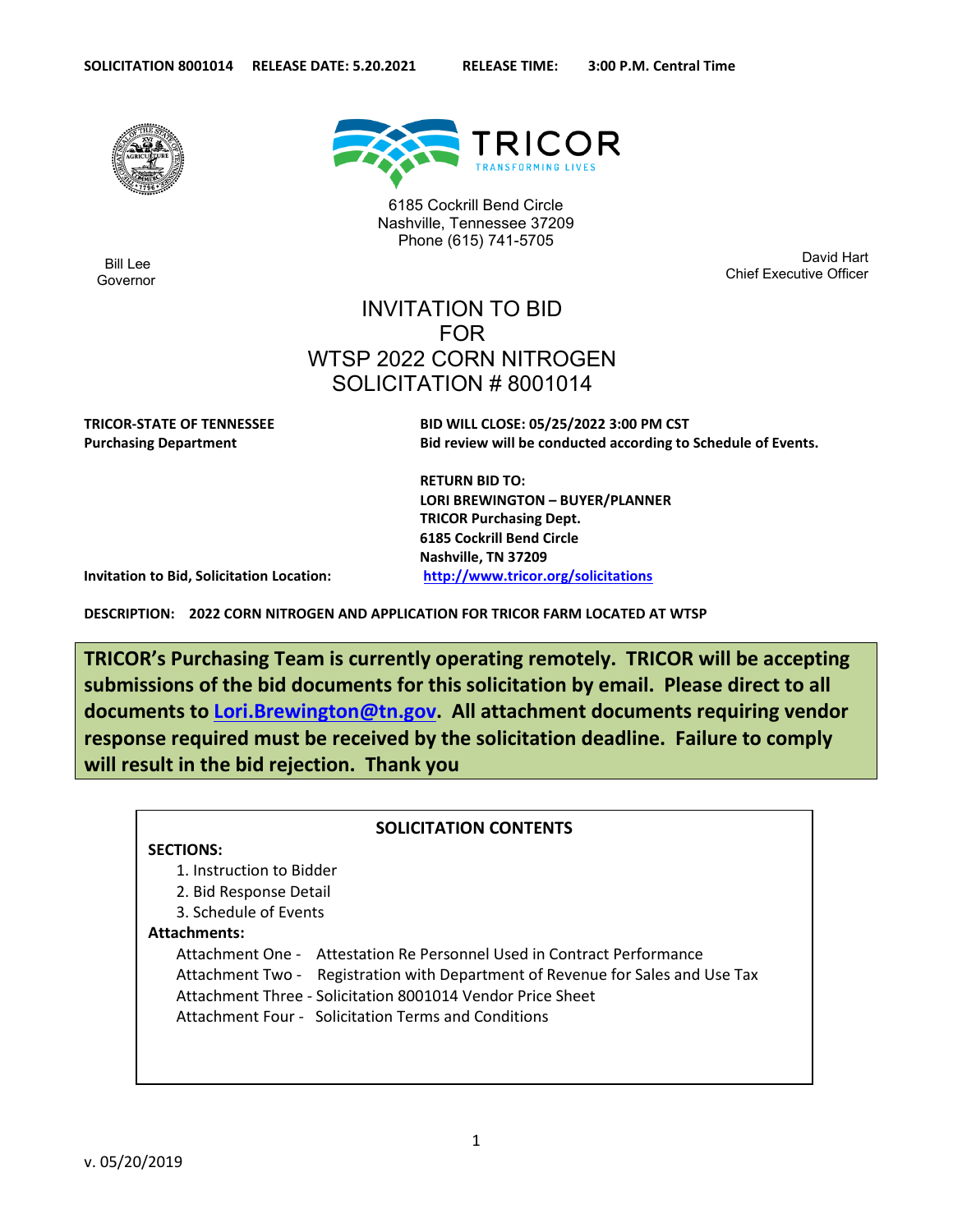#### **1.0 INSTRUCTION TO BIDDERS**

- 1.1. **Read the entire bid, including all terms, conditions and specifications**.
- 1.2. Bid requires a manually signed signature.
- 1.3. Bid prices shall include delivery of all items f.o.b. destination or provide pre-pay and add information.
- 1.4. Amount of bid bond: \$ n/a or n/a % of your bid.
- 1.5. Amount of performance bond:  $\frac{\$ n}{a}$  or  $\frac{n}{a}\%$  of the award.
- 1.6. Weight Criteria for award:

Weight factors for award criteria include the following criteria:

**Price:** Forty (40) points.

#### **Conformity to specifications:** Thirty (30) points

Ability to Perform: **Ten (10) points.** 

**Delivery: Twenty (20) points total.** Delivery as specified: Twenty (20) points. Up to One (1) week beyond request: Ten (10) points. One (1) week beyond request: Zero (0) points.

**Please note: Product requested for this solicitation must be available by 6/02/2022 and delivered upon request within Twenty-four (24) hours.**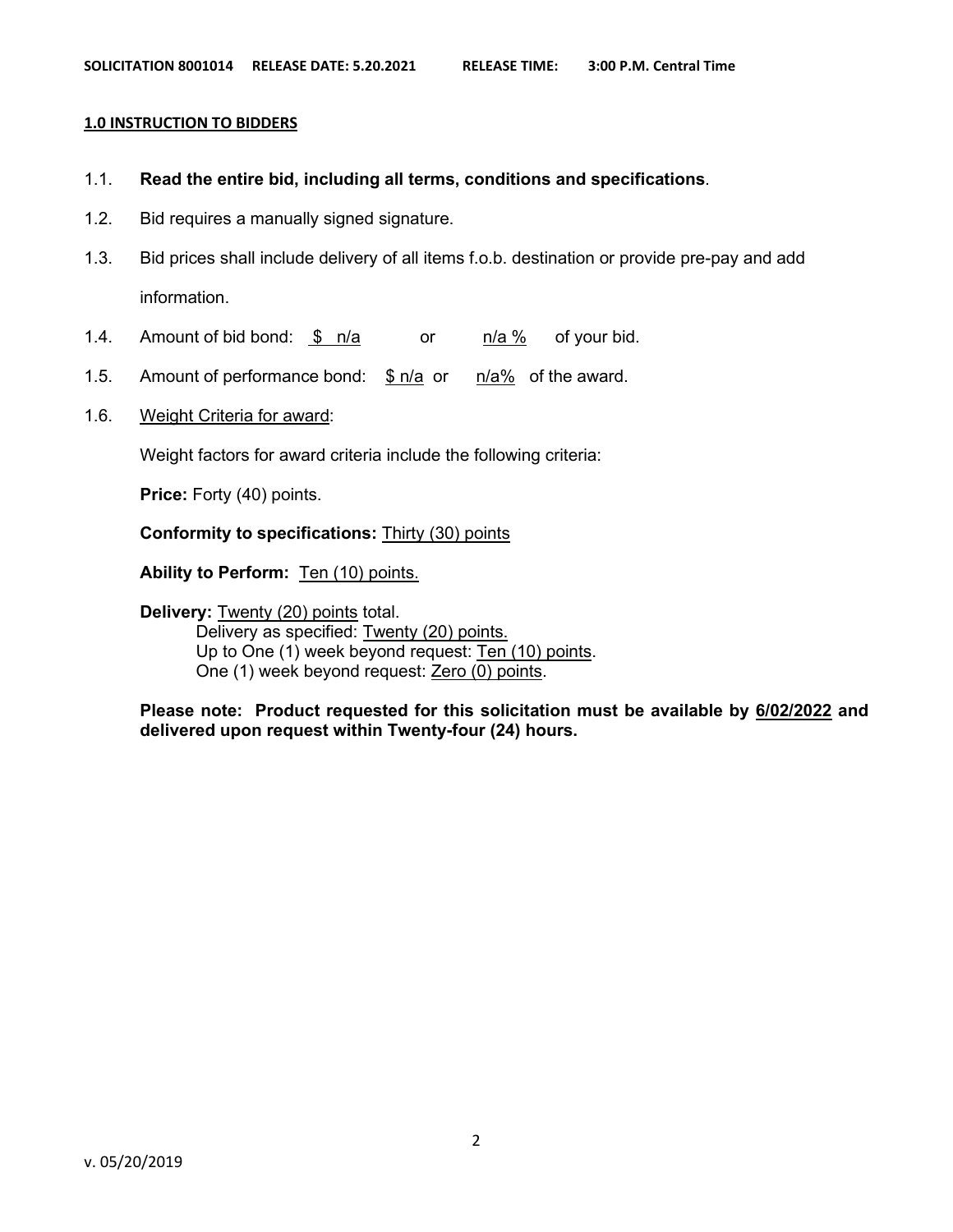| 2.0  | <b>Bid Response Detail:</b>                                                                          |
|------|------------------------------------------------------------------------------------------------------|
| 2.1. | No bid at this time. Please retain on bid list.                                                      |
| 2.2. | $\frac{1}{1}$ $\frac{1}{1}$ - Delivery will be made on this date when PO is received on 6/03/2022.   |
| 2.3. | % cash discount for prompt payment if made within Thirty (30) days. Payment terms for less than      |
|      | Thirty (30) days will not be considered in evaluation process.                                       |
| 2.4. | Bid offer expires in this number of days from the bid opening, request ninety (90) days if possible. |
| 2.5. | <b>Vendor Communications:</b>                                                                        |
|      | Vendor Communication per Terms and Conditions Clause 1.13.                                           |
|      | Vendor Name: (Vendor to Provide in Bid Response)                                                     |
|      | Vendor Name:                                                                                         |
|      | Address:                                                                                             |
|      | Address:                                                                                             |
|      | Attn:                                                                                                |
|      | Email Address:                                                                                       |
| 2.6. | Credit Limit Extended to TRICOR:                                                                     |
| 2.7. | Vendor Phone & Fax Number<br><b>Title</b><br>Date                                                    |
| 2.8  | Small Business, Woman Owned Business, African American Owned,                                        |
|      | Hispanic Owned, Asian American Owned, Native American Owned                                          |
|      | (Please select one of the above if applicable).                                                      |
|      |                                                                                                      |
|      | Signature of bidder (must be signed)                                                                 |

**Printed Signature of bidder \_\_\_\_\_\_\_\_\_\_\_\_\_\_\_\_\_\_\_\_\_\_\_\_\_\_\_\_\_\_\_\_\_\_\_\_\_\_\_\_\_**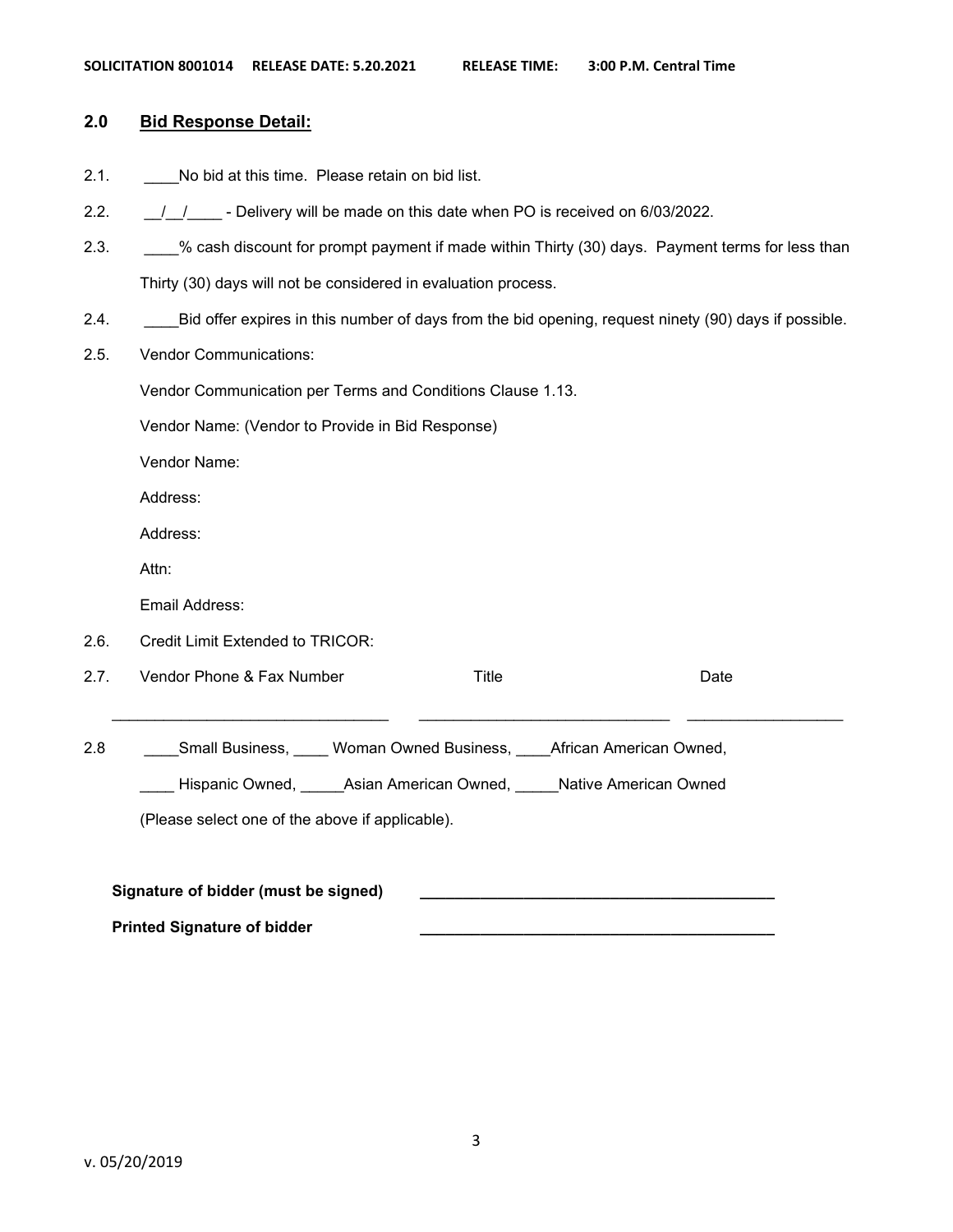## **3.0 SCHEDULE OF EVENTS**``

3.1 The following Schedule of Events represents TRICOR's best estimate for this Solicitation.

| <b>EVENT</b>                                                                                            | <b>DATE</b> | <b>TIME</b><br>(Contract Time CST) |
|---------------------------------------------------------------------------------------------------------|-------------|------------------------------------|
| 1. Solicitation Released                                                                                | 05/20/2022  | $3:00$ P.M.                        |
| 4. Written "Questions & Comments" Deadline                                                              | 05/23/2022  | $3:00$ P.M.                        |
| 5. TRICOR written response to "Questions &<br>Comments"                                                 | 05/24/2022  | 10:00 A.M.                         |
| 6. Solicitation Proposal Deadline                                                                       | 05/25/2022  | $3:00$ P.M.                        |
| 7. Solicitation Technical and Cost Review Meeting                                                       | 05/26/2022  | $1:00$ P.M.                        |
| 8. TRICOR Intent to Award Released and Solicitation<br>opened for Inspection (by scheduled appointment) | 05/26/2022  | 3:00 P.M.                          |
| 9. End of Solicitation Inspection Period                                                                | 06/02/2021  | $3:00$ P.M.                        |

3.2 **TRICOR reserves the right, at its sole discretion, to adjust the Solicitation Schedule of Events as deemed necessary.** Any amendment will be communicated to all prospective respondents.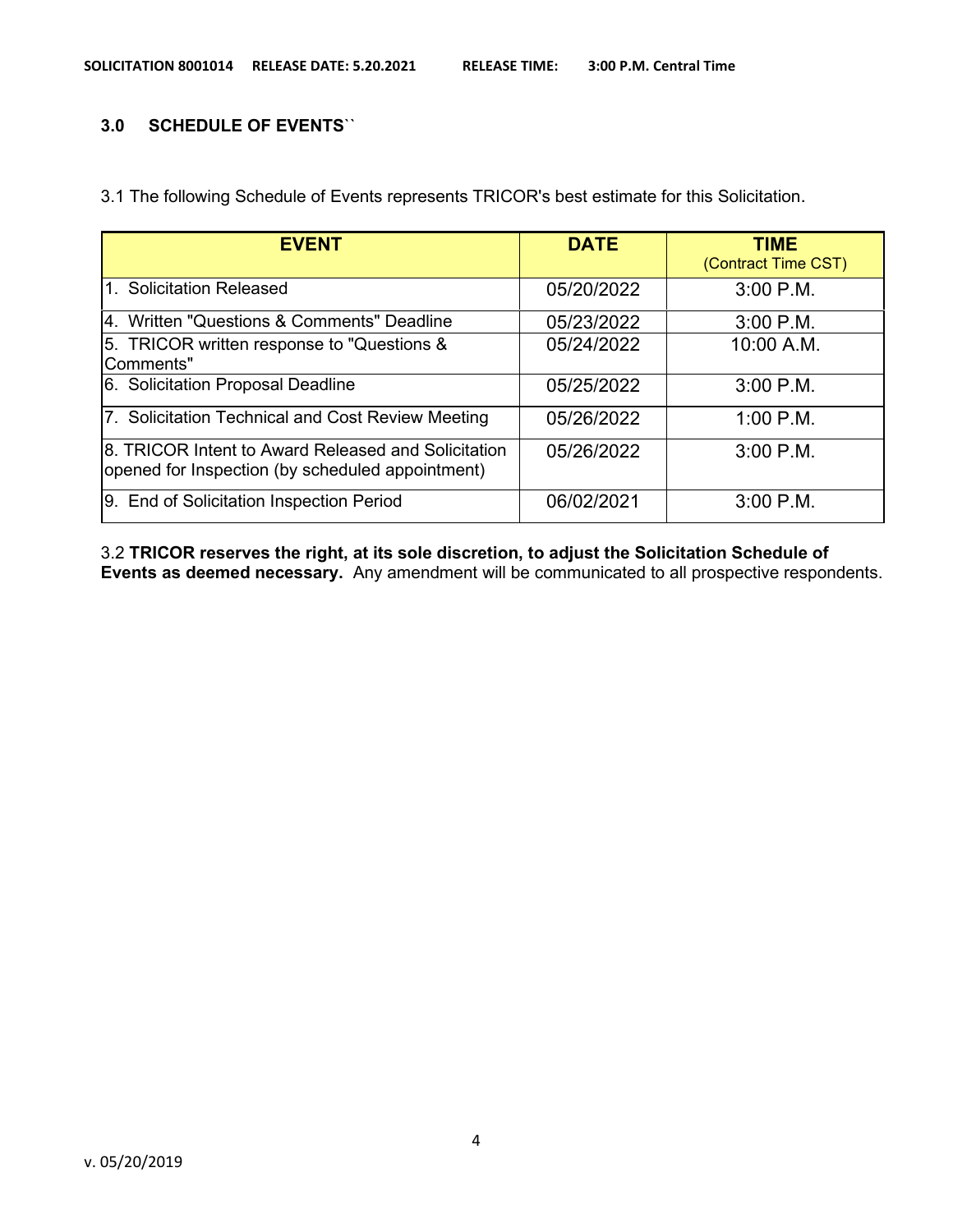#### **ATTACHMENT 1**

#### **ATTESTATION RE PERSONNEL USED IN CONTRACT PERFORMANCE**

| <b>SUBJECT CONTRACT NUMBER:</b>                                               |  |
|-------------------------------------------------------------------------------|--|
| <b>CONTRACTOR LEGAL ENTITY NAME:</b>                                          |  |
| <b>FEDERAL EMPLOYER IDENTIFICATION NUMBER:</b><br>(or Social Security Number) |  |

**The Contractor, identified above, does hereby attest, certify, warrant, and assure that the Contractor shall not knowingly utilize the services of an illegal immigrant in the performance of this Contract and shall not knowingly utilize the services of any subcontractor who will utilize the services of an illegal immigrant in the performance of this Contract.**

**SIGNATURE & DATE:**

NOTICE: This attestation MUST be signed by an individual empowered to contractually bind the Contractor. If said individual is not the chief executive or president, this document shall attach evidence showing the individual's authority to contractually bind the Contractor.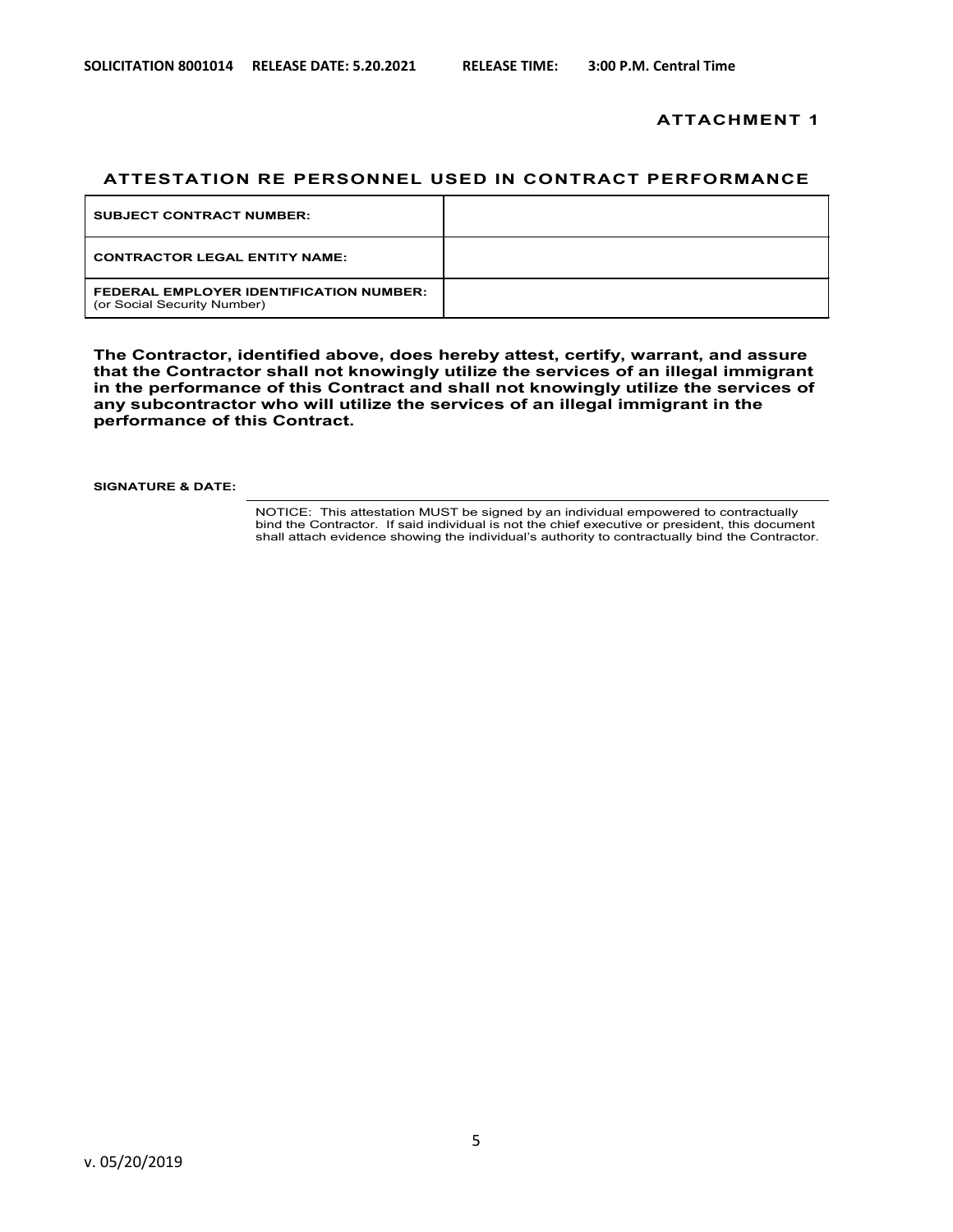#### **ATTACHMENT TWO**

Per Terms and Conditions clause 1.59. Vendor must provide a copy of their Tennessee Sales and Use Registration Certificate or a copy of registration application receipt if awaiting certification number with the Tennessee Department of Revenue with this bid. Vendor is responsible for providing a copy of the certificate once received if application receipt is provided with this bid.

**Link to Department of Revenue on-line registration: [https://tntap.tn.gov/eservices/\\_/#12](https://tntap.tn.gov/eservices/_/#12)**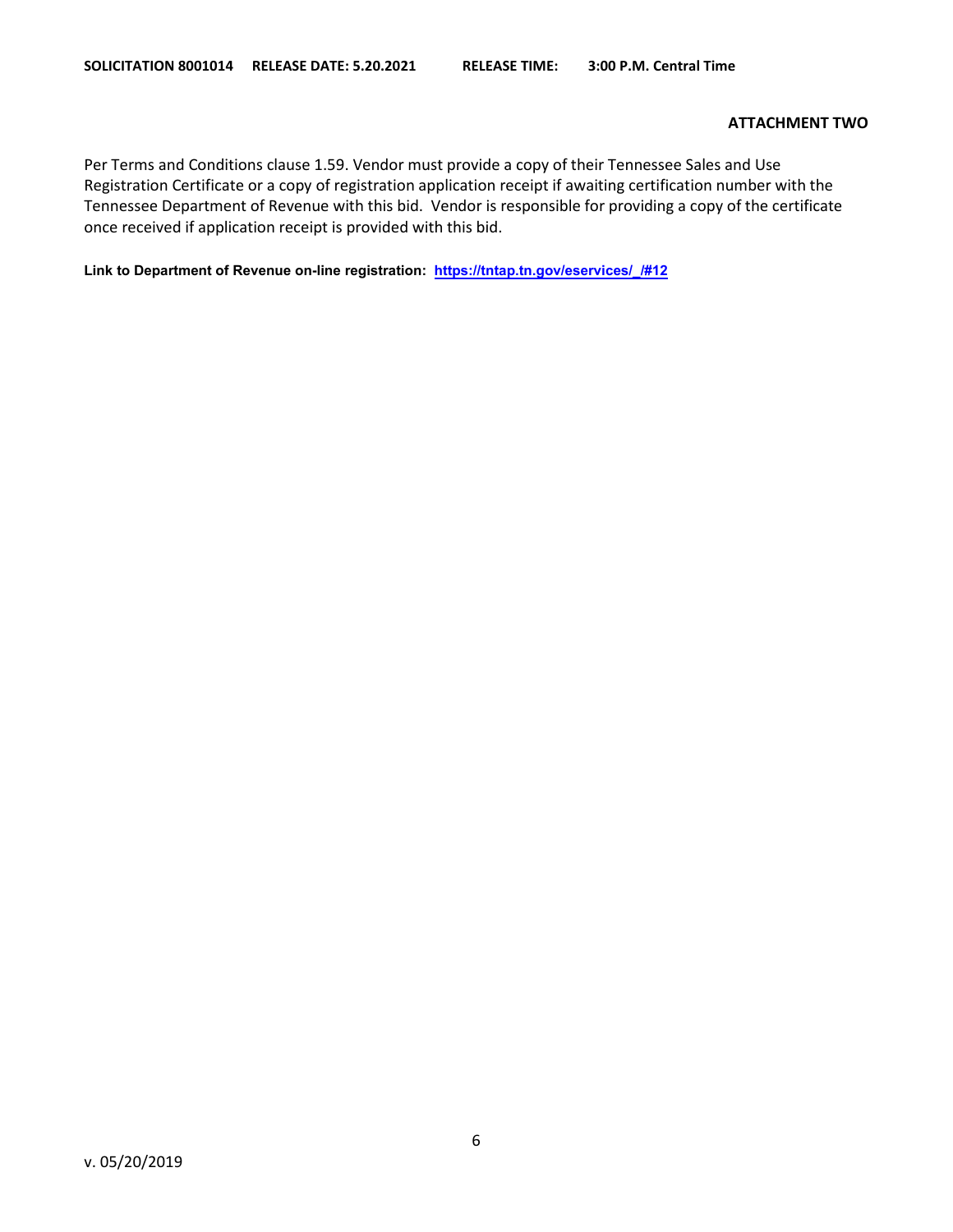#### **ATTACHMENT THREE (3)**

#### **SOLICITATION 8000994 VENDOR PRICE SHEET**

| <b>ITEM#</b> | <b>ANNUAL</b><br><b>ESTIMATED</b><br><b>QTY</b> | <b>UOM</b>   | <b>DESCRIPTION</b>                                                                                                                                                                                              | <b>PRICE</b> | <b>EXTENDED \$</b> |
|--------------|-------------------------------------------------|--------------|-----------------------------------------------------------------------------------------------------------------------------------------------------------------------------------------------------------------|--------------|--------------------|
|              | 105                                             | <b>TONS</b>  | NITROGEN STABLIZED UREA (46-0-0)                                                                                                                                                                                | \$           | \$                 |
| $\mathbf 2$  | 79                                              |              | <b>GALLONS AGROTAIN</b><br>Please note: Quantity of Agrotain requested<br>is based on three (3) quarts per ton $-$ if<br>lower/higher rates are suggested, please<br>note, and adjust bid quantity accordingly. | \$           | \$                 |
| 3            | 550                                             | <b>ACRES</b> | <b>CUSTOM APPLICATION</b>                                                                                                                                                                                       | \$           | \$                 |
|              |                                                 |              | TOTAL: \$                                                                                                                                                                                                       |              | \$                 |

## **PLEASE NOTE:**

- Flat rates only, no variable rate. Rate will be 160 units/acre.
- All pricing above must include delivery costs to TRICOR WTSP Farm Location.
- FOB DESTINATION POINT: TRICOR Farm / WTSP / 480 Green Chapel Road / Henning, TN
- Quantities are estimates plus or minus twenty percent  $(+/- 20\%)$ .
- Application will be made based on field conditions to be determined by TRICOR Management.
- No Deliveries at night, weekends and/or holiday without Farm Management approval.
- All TRICOR purchase orders distributed as a reflection of this solicitation must be acknowledged with an order confirmation of all information to include price, delivery, and quantity within forty-eight (48) hours of receipt to the TRICOR Purchasing Department.

**Bids received after closing date will be disqualified.** 

**Any minimum order quantity must be stated here \_\_\_\_\_\_\_\_\_\_\_\_\_\_\_\_.**

**Vendor to attach any warranty policy to bid and identify warranty period.**

**Warranty Period:** 

**SIGNATURE OF BIDDER (MUST BE SIGNED) \_\_\_\_\_\_\_\_\_\_\_\_\_\_\_\_\_\_\_\_\_\_\_\_\_\_\_\_\_\_\_\_\_\_\_\_\_\_\_\_\_ DATE \_\_\_\_\_\_\_\_\_\_\_**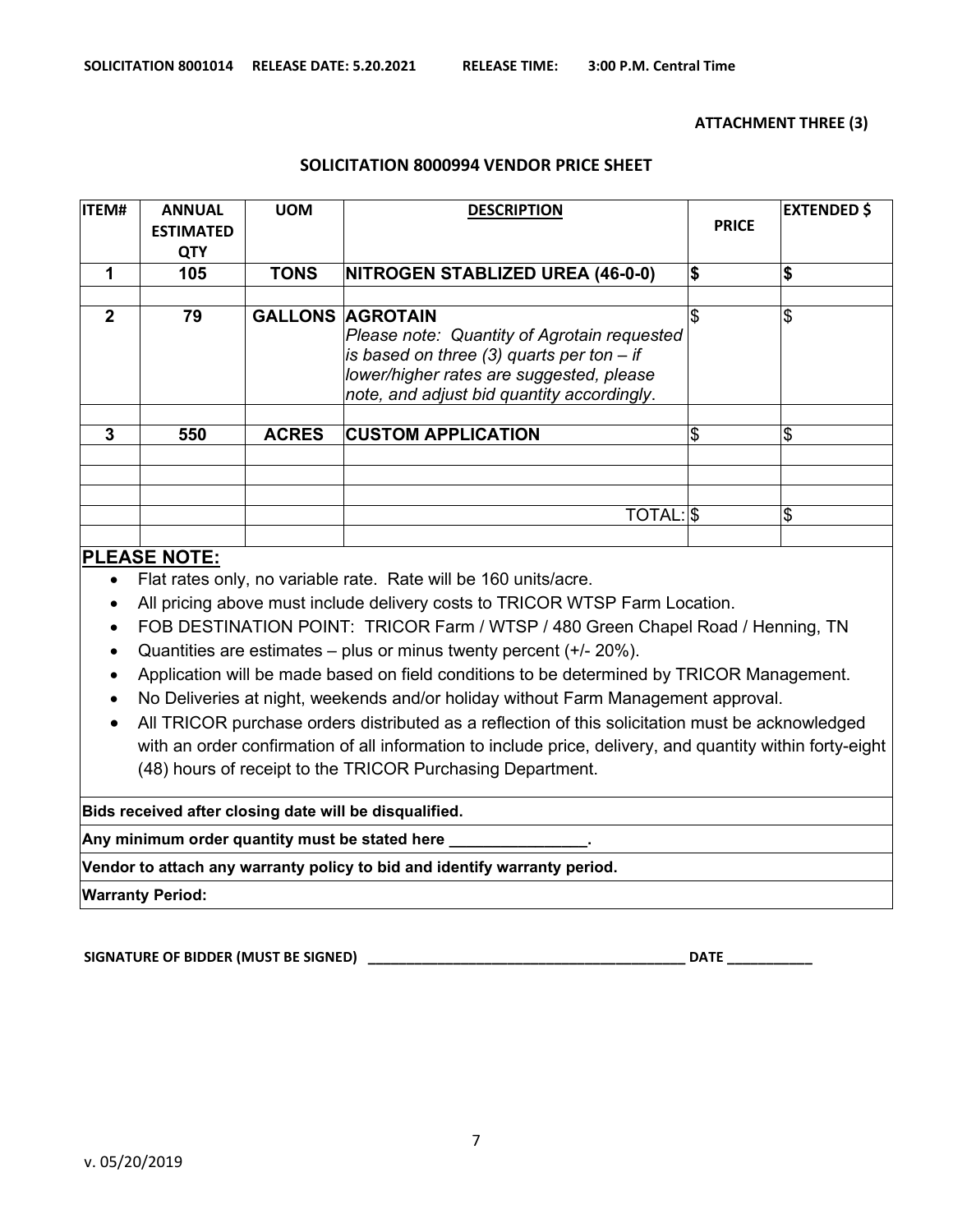



6185 Cockrill Bend Circle Nashville, Tennessee 37209 Phone (615) 741-5705

ľ Bill Lee Governor

 Bill Haslam David Hart Chief Executive Officer



**Invitation to Bid (ITB)** For: WTSP 2022 CORN NITROGEN SOLICITATION # 8001014

## **TERMS AND CONDITIONS**

## **Section 1 -- Background Information**

- 1.1. Solicitation to secure pricing for purchase of CORN NITROGEN AND APPLICATION for TRICOR Farm located at WTSP for 2022 crop treatment.
- 1.2. **Questions**. Respondents may submit written questions about this ITB to the Solicitation Coordinator. All questions must be submitted no later than May 23, 2022, at 3:00 P.M. CST.
- 1.3. **Responses Due**. The response must be received by TRICOR on or before the date and hour designated for the response opening. Responses that are submitted untimely shall be rejected.

#### **Section 2 -- Award Criteria**

**1.4. Single Award -- Lowest Cost, Pricing For All Line Items Required**. A single contract will be awarded for all line items to the respondent whose response meets the requirements and criteria set forth in this ITB at the lowest cost. Line item totals shall be calculated by multiplying the unit price by the line item quantity. If a response contains more than one-line item, each line item total shall be added together for a total price for all line items included in the response. To be considered for award, a respondent must submit pricing for all line items.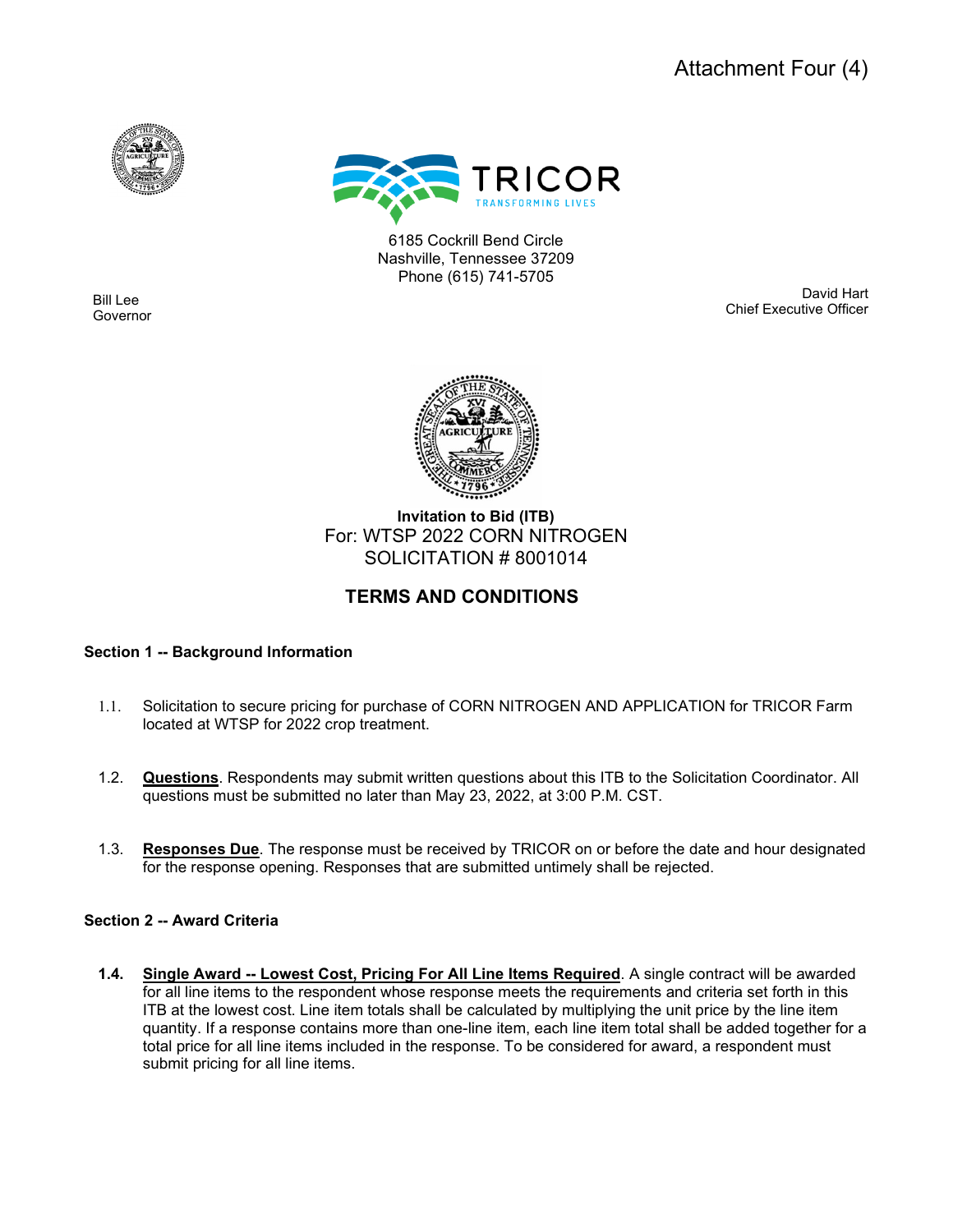#### **Section 3 -- Standard Terms of the Solicitation**

1.5. **Respondent Registration**. Pursuant to Tenn. Code Ann. § 4-56-105 all respondents must be registered prior to the issuance of a contract or a purchase order. Respondents can register online at the State of Tennessee Supplier Portal:

[https://sso.edison.tn.gov/psp/paprd/SUPPLIER/SUPP/h/?tab=PAPP\\_GUEST](https://sso.edison.tn.gov/psp/paprd/SUPPLIER/SUPP/h/?tab=PAPP_GUEST) 

- 1.6. **Respondent's Ability to Perform.** The State shall have the right to require evidence of the respondent's ability to perform the services or deliver the goods required pursuant to the terms and conditions of this ITB.
- 1.7. **Quality of Workmanship and Materials**. Unit price responses are requested on goods or services that equal or exceed the specifications, unless the specifications limit the dimensions, brands, or model of goods or services. The absence of detailed specifications or the omission of detailed descriptions shall mean that only the best commercial practices and only first quality goods and workmanship shall be supplied.
- 1.8. **Performance**. The respondent who is awarded a contract will be responsible for delivering the goods or providing the services set out in this ITB. All goods or services are subject to inspection and evaluation by the State.
- 1.9. **Clarifications**. The State reserves the right to conduct clarifications or negotiations with one or more respondents. All communications, clarifications, and negotiations shall be conducted in a manner that is fair and transparent.
- 1.10. **Response Cancellation and Rejection**. The State may cancel this ITB in its entirety and reissue it in whole or in part.

The State may reject any or all responses in its sole discretion. Additionally, the State may reject a response that: (a) qualifies the offer to provide goods or services as required by this ITB; (b) proposes alternative goods or services unless expressly requested by this ITB; (c) involves collusion, consultation, communication, or agreement among respondents; (d) includes information the respondent knew or should have known was materially incorrect; or (e) does not comply with the terms, conditions, specifications, or performance requirements of this ITB.

After the State opens the responses, no price changes shall be permitted except pursuant to target pricing or best and final offer negotiations as specified in this ITB.

**Communications and Contacts.** Prospective respondents must direct communications concerning this ITB to the following person designated as the Solicitation Coordinator:

Lori Brewington – Buyer/Planner [Lori.Brewington@tn.gov](mailto:Lori.Brewington@tn.gov) Phone: 615-253-4931 TRICOR Procurement Department 6185 Cockrill Bend Circle Nashville TN 37209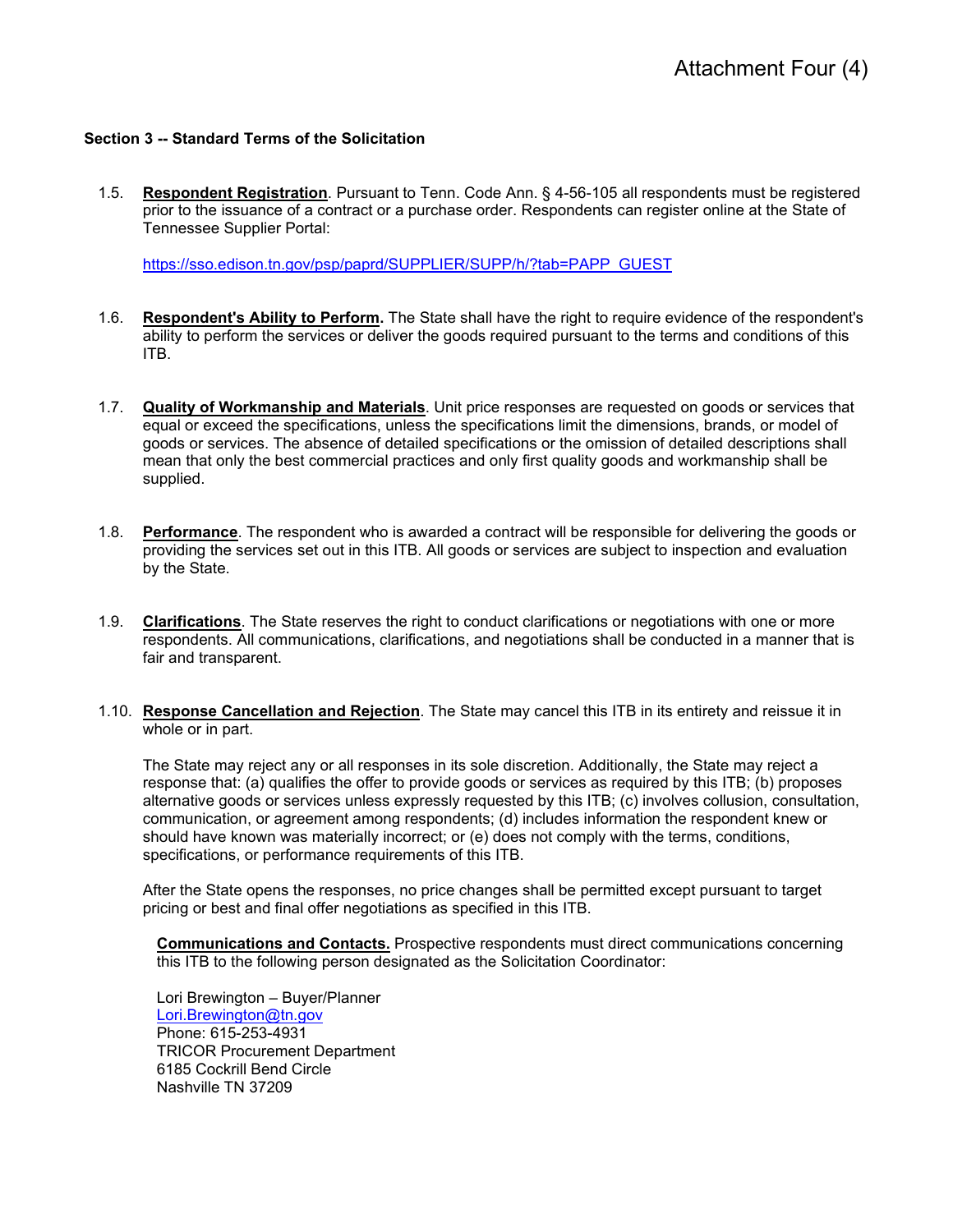Unauthorized contact about this ITB with employees or officials of the State of Tennessee except as detailed in this ITB may result in disqualification from consideration under this procurement process. Notwithstanding the foregoing, respondents may alternatively contact:

Staff of the Governor's Office of Diversity Business Enterprise for assistance available to minorityowned, woman-owned, service-disabled veteran owned, businesses owned by persons with disabilities and small businesses as well as general, public information relating to this ITB (visit [https://www.tn.gov/generalservices/procurement/central-procurement-office--cpo-/governor-s-office-of](https://www.tn.gov/generalservices/procurement/central-procurement-office--cpo-/governor-s-office-of-diversity-business-enterprise--godbe--/godbe-general-contacts.html)[diversity-business-enterprise--godbe--/godbe-general-contacts.html](https://www.tn.gov/generalservices/procurement/central-procurement-office--cpo-/governor-s-office-of-diversity-business-enterprise--godbe--/godbe-general-contacts.html) for contact information); and

The following individual designated by TRICOR to coordinate compliance with the nondiscrimination requirements of the State of Tennessee, Title VI of the Civil Rights Act of 1964, the Americans with Disabilities Act, and associated federal regulations:

Mary E. Hall or Lori Brewington TRICOR Procurement and Contract Department 6185 Cockrill Bend Circle Nashville, TN 37209 Telephone: 615-741-5705 [Mary.E.Hall@tn.gov](mailto:Mary.E.Hall@tn.gov) [Lori.Brewington@tn.gov](mailto:Lori.Brewington@tn.gov)

1.11. Responses Submitted by Mail. If submitting a response by mail: (1) all prices must be typed or written in ink on the "Line Details" portion of this ITB; (2) any corrections, erasures, or other alterations to prices must be initialed by the respondent; and (3) the response shall be manually signed by the respondent in ink. Each individual response must be returned in a separate envelope package or container and must be properly labeled on the outside referencing the applicable event number and the response opening date. Responses should be mailed in a properly labeled sealed envelope to the following address:

TRICOR Procurement and Contract Department 6185 Cockrill Bend Circle Nashville, TN 37209.

Failure to comply with these requirements may result in rejection of the response. Emailed bids must be complete, received prior to bid closing, and signed with the proper authorized handwritten or electronic signature

- 1.12. **Models Included in Response**. All goods identified in the response must be new, of current manufacturer production, and must be available as of the date of the response deadline.
- 1.13. **Respondent Certification**. By signing or electronically submitting the response, the respondent agrees to the terms and conditions of this ITB and certifies that all goods or services included in the response meet or exceed the Scope or Specifications of this ITB. The respondent agrees that, if it is awarded a contract, it will deliver goods or services that meet or exceed the specifications in this ITB.
- 1.14. **Exceptions or New Terms or Conditions**. Exceptions to terms and conditions or new terms and conditions proposed by the respondent that vary from this ITB may, at the discretion of the State, render the response nonresponsive. A response deemed nonresponsive will not be considered for an award of a contract.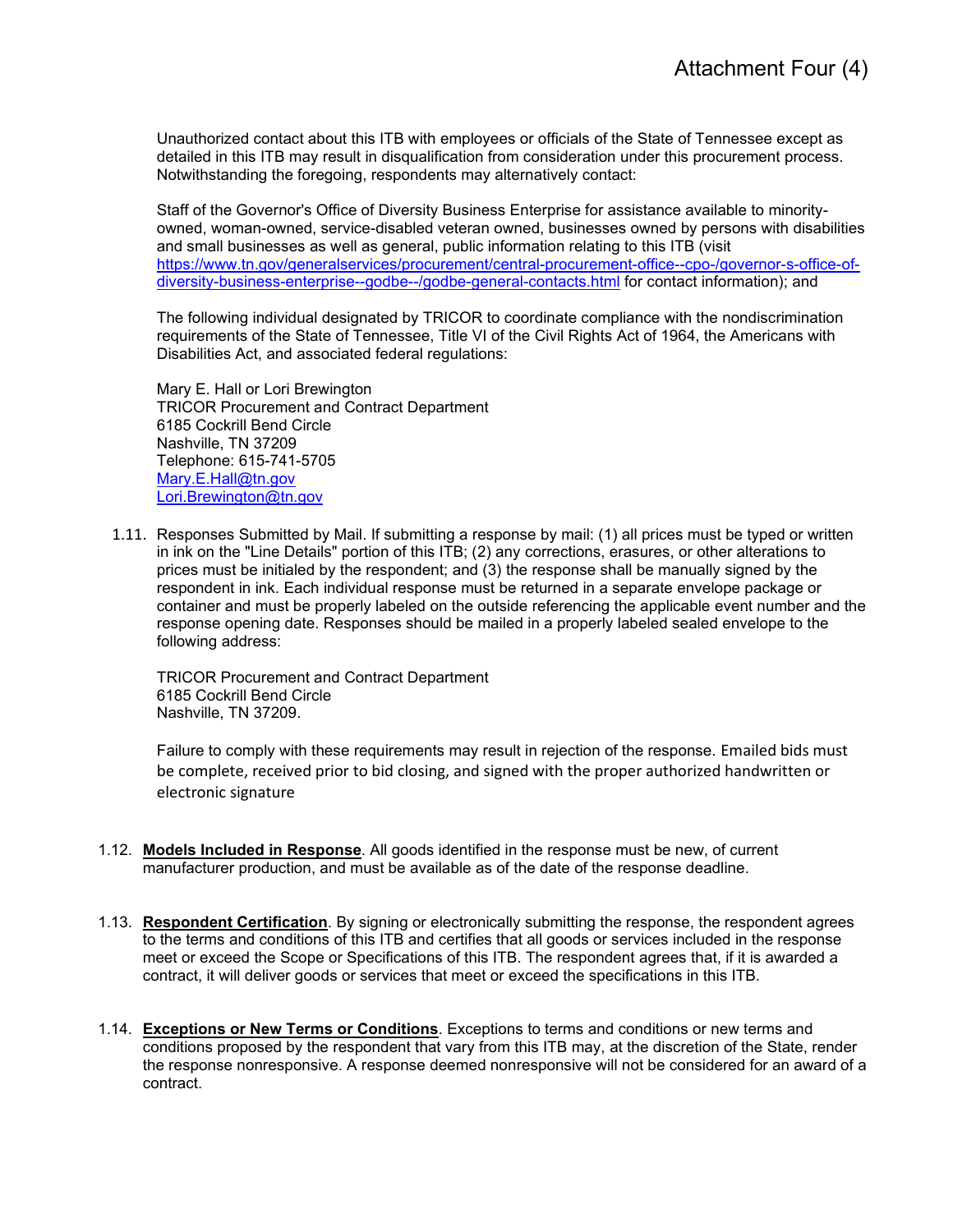- 1.15. **Conflict of Interest**. The State shall not consider a response from an individual who is, or within the past six (6) months has been, a State employee. For purposes of this ITB:
	- a. An individual shall be deemed a State employee until such time as all compensation for salary, termination pay, and annual leave has been paid;
	- b. A contract with or a response from a company, corporation, or any other contracting entity in which a controlling interest is held by any State employee shall be considered to be a contract with or proposal from the employee; and
	- c. A contract with or a response from a company, corporation, or any other contracting entity that employs an individual who is, or within the past six (6) months has been, a State employee shall not be considered a contract with or a proposal from the employee and shall not constitute a prohibited conflict of interest.
- 1.16. **Specifications Govern**. Brands or model numbers identified in the specifications of this ITB are deemed to meet all written specifications. In the event of a conflict between specified brands and models and the written specifications, the conflict shall be resolved in favor of the written specifications.
- 1.17. **Firm Offer**. The response constitutes a firm offer that is irrevocable for 90 days. An award of a contract shall, subject to necessary State approvals, be binding on the respondent without any further action by the respondent.
- 1.18. **F.O.B. Destination**. Respondent's prices shall include delivery of all items F.O.B. destination or as otherwise specified by the State Solicitation Document.
- 1.19. **Tax Exemption**. The State is exempt from local, state, and federal excise taxes. These taxes shall not be included in respondent's prices. The successful respondent shall pay all taxes lawfully imposed on it with respect to any goods or services delivered in accordance with this ITB.
- 1.20. **Department of Revenue Registration**. Respondent must be registered with the Tennessee Department of Revenue for the collection of Tennessee sales and use tax. The State shall not award a contract unless the respondent provides proof of such registration or provides documentation from the Department of Revenue that the Contractor is exempt from this registration requirement. The foregoing is a mandatory requirement of an award of a contract pursuant to this ITB. To register, please visit the Department of Revenue's Tennessee Taxpayer Access Point (TNTAP) website for Online Registration and the Vendor Contract Questionnaire. These resources are available at the following: [https://tntap.tn.gov/eservices/\\_/#1](https://tntap.tn.gov/eservices/_/#1)
- 1.21. **Prohibition of Illegal Immigrants**. Any respondent awarded a contract shall comply with Tenn. Code Ann. § 12-3-309 and submit semi-annual attestations to TRICOR.
- 1.22. **Inspection of Procurement File**. All respondents have the right to inspect the procurement file, prior to award, upon completion of the evaluation by the TRICOR Procurement Office. Interested respondents should contact the Solicitation Coordinator following the response opening date or once the file is open for the seven (7) day inspection period. A "Notice of Intent to Award" letter will be sent to all respondents detailing which respondent(s) has been recommended for award and the evaluated award amount(s). Upon request, a reasonable opportunity to inspect the procurement file will be provided to the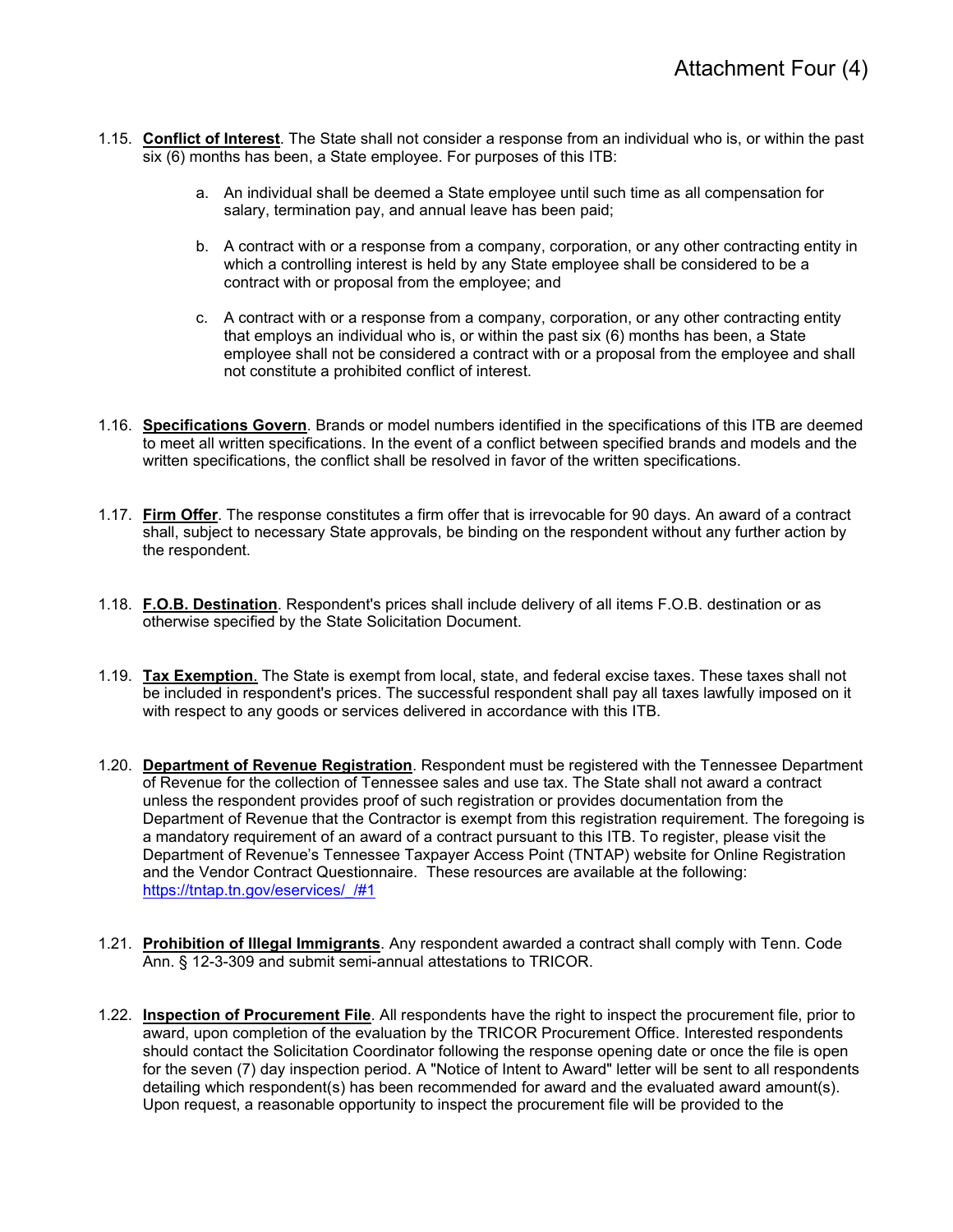respondent.

1.23. **Protest by Respondent**. Pursuant to Tenn. Code Ann. § 12-3-514, any actual respondent may protest. Please contact the TRICOR Solicitation Coordinator. If a written protest and a protest bond are not received by the end of the seven-day period to protest, then the Solicitation Coordinator will proceed with the contract award.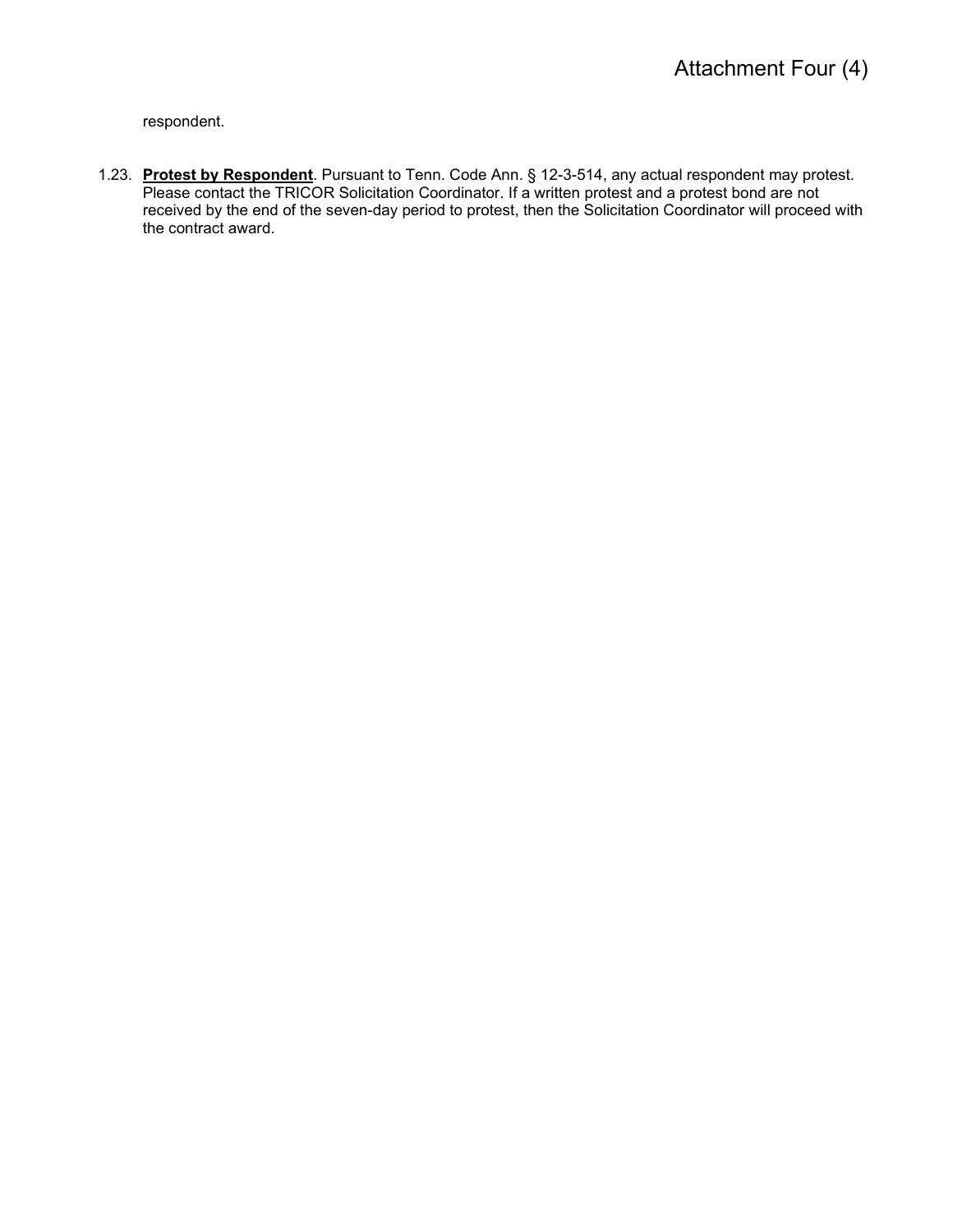#### GOVERNOR'S OFFICE OF DIVERSITY BUSINESS ENTERPRISE

#### Efforts to Achieve Diversity Business Participation

The Governor's Office of Diversity Business Enterprise ("Go-DBE") is the State's central point of contact to attract and assist minority-owned, woman-owned, service-disabled veteran-owned, disabled-owned, and small business enterprises interested in competing in the State of Tennessee's procurement and contracting activities. These diversity business enterprises are defined as follows:

#### Minority Business Enterprise (MBE) and Woman Business Enterprise (WBE)

Businesses that are a continuing, independent, for-profit business which performs a commercially useful function, and is at least fifty-one percent (51%) owned and controlled by one (1) or more individuals in the minority or woman category who were impeded from normal entry into the economic mainstream because of past practices of discrimination based on race, ethnic background, or gender.

#### Service-Disabled Veteran Business Enterprise (SDVBE)

"Service-disabled veteran-owned business" means a service-disabled veteran-owned business located in the State of Tennessee that satisfies the criteria in Tenn. Code. Ann. § 12-3-1102(8). "Service-disabled veteran" means any person who served honorably in active duty in the armed forces of the United States with at least a twenty percent (20%) disability that is service-connected, i.e., the disability was incurred or aggravated in the line of duty in the active military, naval or air service.

#### Small Business Enterprise (SBE)

"Small business" means a business that is a continuing, independent, for profit business which performs a commercially useful function with residence in Tennessee and has total gross receipts of no more than ten million dollars (\$10,000,000) averaged over a three-year period or employs no more than ninety-nine (99) persons on a full-time basis.

#### "Disabled Business Enterprise (DSBE)

"Disabled Business Enterprise" means a business owned by a person with a disability that is a continuing, independent, for-profit business that performs a commercially useful function, and is at least fifty-one (51%) owned and controlled by one (1) or more persons with a disability, or, in the case of any publicly-owned business, at least fifty one percent (51%) of the stock of which is owned and controlled by one(1) or more persons with a disability and whose management and daily business operations are under the control of one (1) or more persons with a disability.

For additional program eligibility information, visit:

[https://www.tn.gov/generalservices/procurement/central-procurement-office--cpo-/governor-s-office-of](https://www.tn.gov/generalservices/procurement/central-procurement-office--cpo-/governor-s-office-of-diversity-business-enterprise--godbe--/program-eligibility.html)[diversity-business-enterprise--godbe--/program-eligibility.html](https://www.tn.gov/generalservices/procurement/central-procurement-office--cpo-/governor-s-office-of-diversity-business-enterprise--godbe--/program-eligibility.html) 

**Instructions** 

As part of this Invitation to Bid, the respondent should complete Section 2.10 on the ITB.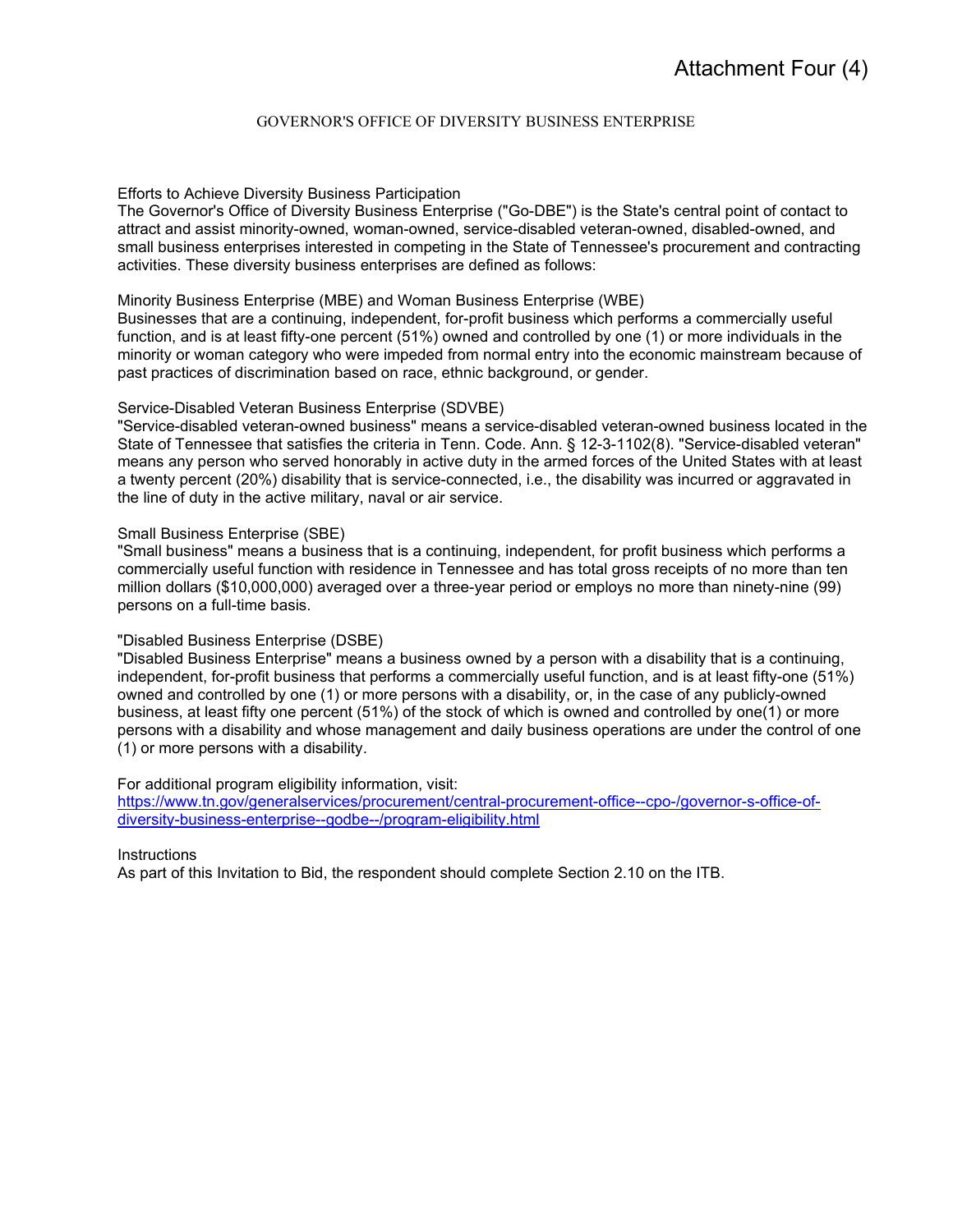

## **SCOPE:**

1.24. **Scope.** The Contractor shall provide all goods or services and deliverables as required, described, and detailed in the Scope or Specifications set forth in the Invitation to Bid and meet all service and delivery timelines as specified by the Invitation to Bid.

#### **1.25. Warranty Clauses:**

1.25.1. **Warranty.** Contractor represents and warrants that the term of the warranty ("Warranty Period") shall be the greater of the Term of this Contract or any other warranty generally offered by Contractor, its suppliers, or manufacturers to customers of its goods or services. The goods or services provided under this Contract shall conform to the terms and conditions of this Contract throughout the Warranty Period. Any nonconformance of the goods or services to the terms and conditions of this Contract shall constitute a "Defect" and shall be considered "Defective." If Contractor receives notice of a Defect during the Warranty Period, then Contractor shall correct the Defect, at no additional charge. Contractor represents and warrants that the State is authorized to possess and use all equipment, materials, software, and deliverables provided under this Contract.

Contractor represents and warrants that all goods or services provided under this Contract shall be provided in a timely and professional manner, by qualified and skilled individuals, and in conformity with standards generally accepted in Contractor's industry.

If Contractor fails to provide the goods or services as warranted, then Contractor will re-provide the goods or services at no additional charge. If Contractor is unable or unwilling to re-provide the goods or services as warranted, then the State shall be entitled to recover the fees paid to Contractor for the Defective goods or services. Any exercise of the State's rights under this Section shall not prejudice the State's rights to seek any other remedies available under this Contract or applicable law.

- 1.25.2. **Warranty for Resale of Goods.** For all goods provided under this Contract, Contractor shall pass-through to the State any manufacturers' warranties. In addition, for a period of one (1) year after any receipt of any goods under this Contract, Contractor expressly warrants that all such goods are: (a) merchantable; (b) of good quality and workmanship; (c) free from defects; (d) in conformity with the intended purpose and for the particular purpose for which they were designed; and (e) in conformity with Contractor's samples, if any.
- 1.26. **Inspection and Acceptance.** The State shall have the right to inspect all goods or services provided by Contractor under this Contract. If, upon inspection, the State determines that the goods or services are Defective, the State shall notify Contractor, and Contractor shall re-deliver the goods or provide the services at no additional cost to the State. If after a period of Thirty (30) days following delivery of goods or performance of services the State does not provide a notice of any Defects, the goods or services shall be deemed to have been accepted by the State.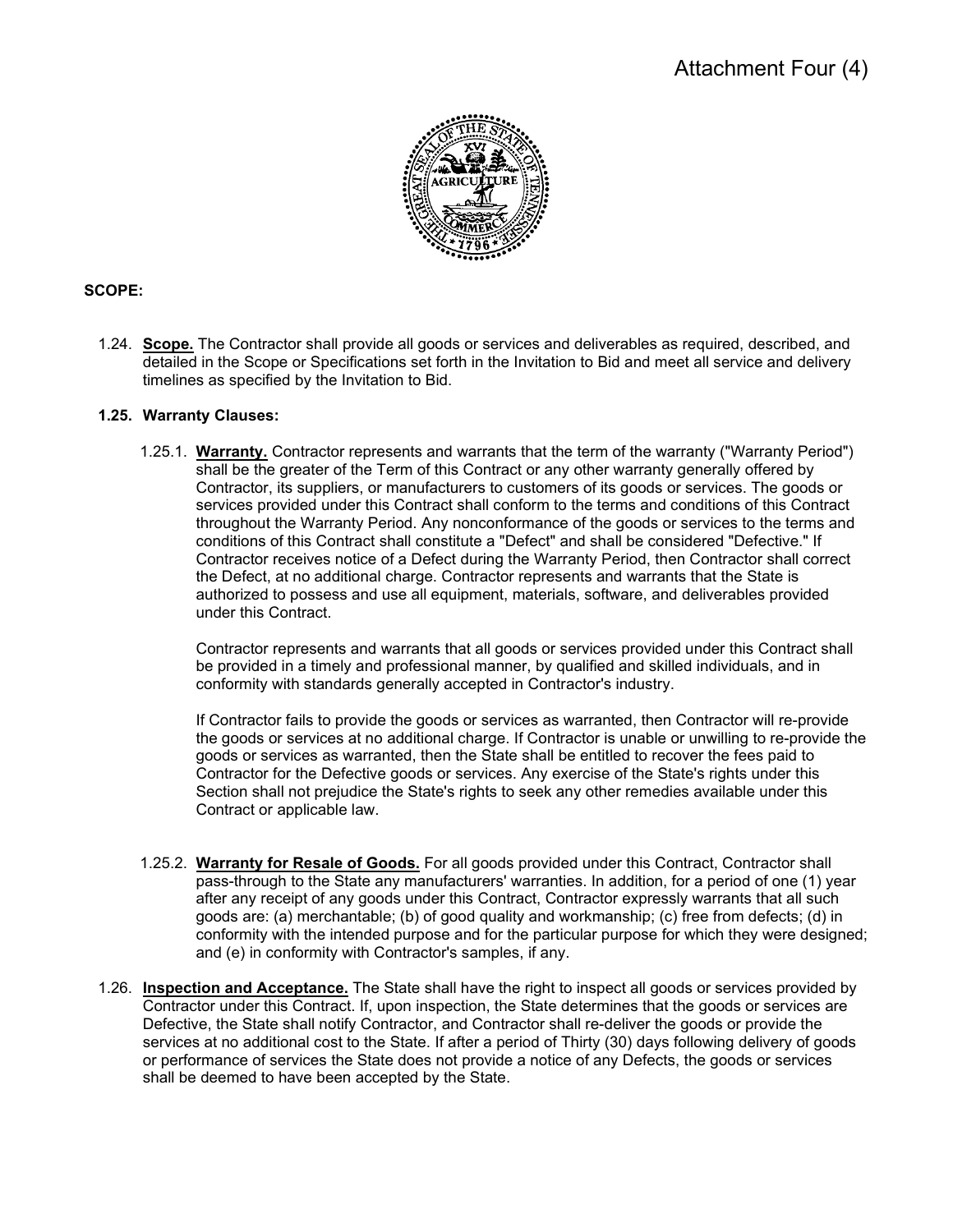#### **PAYMENT TERMS AND CONDITIONS:**

- 1.27. **Estimated Liability.** The total purchases of any goods or services under the Contract are not known. The State estimates the purchases during the Term shall be Ninety Thousand Dollars (\$90,000.00), ("Estimated Liability"). This Contract does not grant the Contractor any exclusive rights. The State does not guarantee that it will buy any minimum quantity of goods or services under this Contract. Subject to the terms and conditions of this Contract, the Contractor will only be paid for goods or services provided under this Contract after a purchase order is issued to Contractor by the State or as otherwise specified by this Contract.
	- 1.28. **Travel Compensation.** The Contractor shall not be compensated or reimbursed for travel time, travel expenses, meals, or lodging.
	- 1.29. **Invoice Requirements.** The Contractor shall invoice the State only for goods delivered and accepted by TRICOR or services satisfactorily provided at the amounts stipulated in this Contract. Contractor shall submit invoices and necessary supporting documentation to TRICOR no later than thirty (30) days after goods or services have been provided.
		- a) Each invoice, on Contractor's letterhead, shall clearly and accurately detail all of the following information (calculations must be extended and totaled correctly):
			- 1. Invoice number (assigned by the Contractor);
			- 2. Invoice date;
			- 3. Contract number (assigned by TRICOR);
			- 4. Purchase order number (assigned by TRICOR);
			- 5. Customer account name: TRICOR;
			- 6. Customer account number (assigned by the Contractor to the above-referenced Customer);
			- 7. Contractor name;
			- 8. Contractor Tennessee Edison supplier ID number;
			- 9. Contractor contact for invoice questions (name, phone, or email);
			- 10. Contractor remittance address;
			- 11. Description of delivered goods or services provided and invoiced, including identifying information as applicable;
			- 12. Number of delivered or completed units, increments, hours, or days as applicable, of each good or service invoiced;
			- 13. Applicable payment methodology of each good or service invoiced;
			- 14. Amount due for each compensable unit of good or service; and
			- 15. Total amount due for the invoice period.
		- b) Contractor's invoices shall:
			- 1. Only include charges for goods delivered or services provided as described in this Contract and in accordance with payment terms and conditions set forth in this Contract;
			- 2. Only be submitted for goods delivered or services completed and shall not include any charge for future goods to be delivered or services to be performed;
			- 3. Not include a line item for Contractor's taxes, which includes without limitation Contractor's sales and use tax, excise taxes, franchise taxes, real or personal Property taxes, or income taxes; and
			- 4. Include shipping or delivery charges only as authorized in this Contract.

The timeframe for payment (or any discounts) begins only when the State is in receipt of an undisputed invoice that meets the minimum requirements of this Section.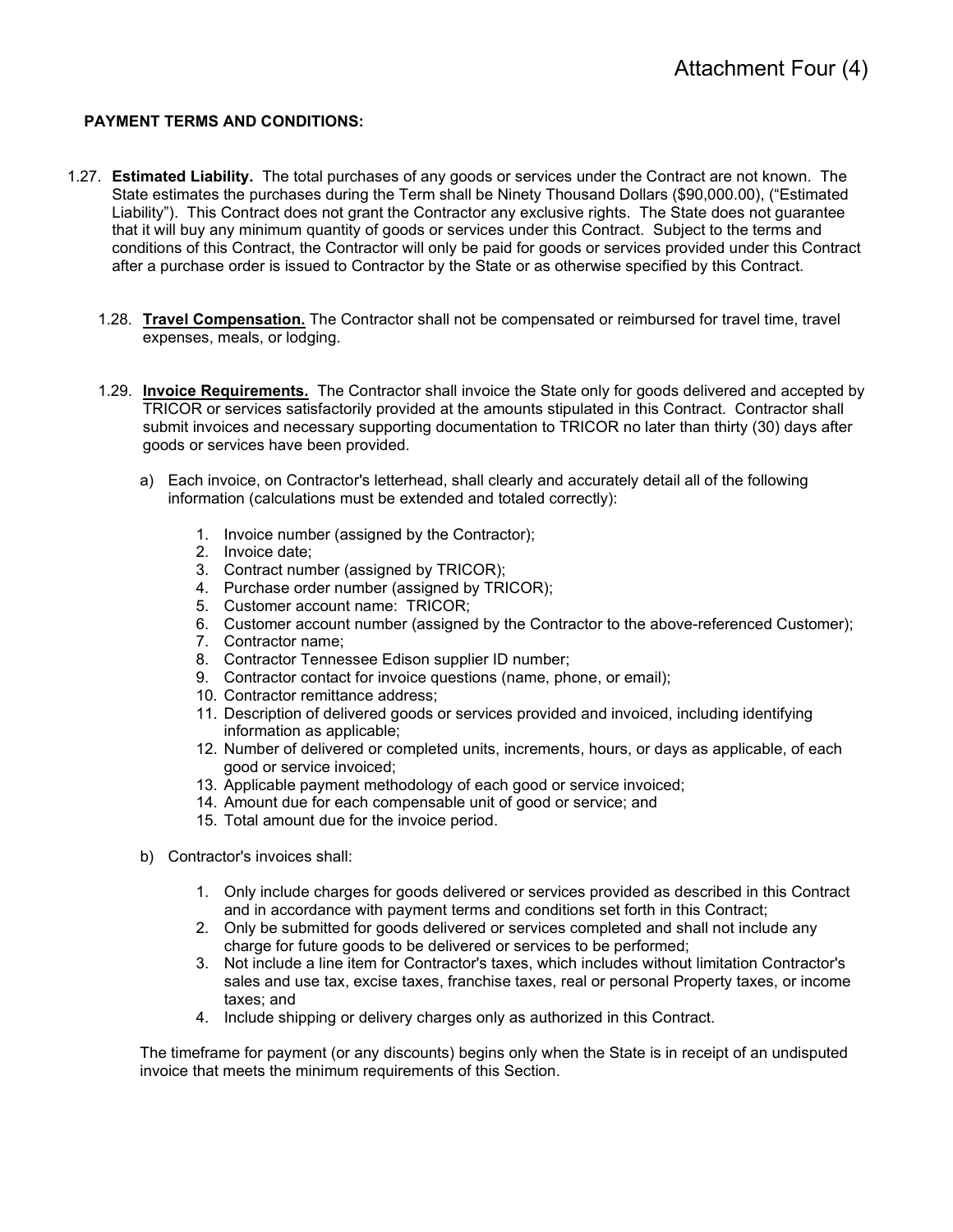- 1.30. **Payment of Invoice.** A payment by the State shall not prejudice the State's right to object to or question any payment, invoice, or other matter. A payment by the State shall not be construed as acceptance of goods delivered, any part of the services provided, or as approval of any amount invoiced.
- 1.31. **Invoice Reductions.** The Contractor's invoice shall be subject to reduction for amounts included in any invoice or payment that is determined by the State, on the basis of audits conducted in accordance with this Contract, to not constitute proper compensation for goods delivered or services provided.
- 1.32. **Deductions.** The State reserves the right to deduct from amounts, which are or shall become due and payable to the Contractor under this or any contract between the Contractor and the State, any amounts that are or shall become due and payable to the State by the Contractor.
- 1.33. **Prerequisite Documentation**. The Contractor shall not invoice the State under this Contract until the State has received the following, properly completed documentation.
	- a) The Contractor shall complete, sign, and present to the State the "Authorization Agreement for Automatic Deposit Form" provided by the State. By doing so, the Contractor acknowledges and agrees that, once this form is received by the State, payments to the Contractor, under this or any other contract the Contractor has with the State of Tennessee, may be made by ACH; and
	- b) The Contractor shall complete, sign, and return to TRICOR the State-provided W-9 form. The taxpayer identification number on the W-9 form must be the same as the Contractor's Federal Employer Identification Number or Social Security Number referenced in the Contractor's Edison registration information.

#### **MANDATORY TERMS AND CONDITIONS:**

- 1.34. **Substitute Items Offered by the Contractor.** In the event that an awarded item is no longer being manufactured or is replaced by a functionally equivalent item with superior technological features to the item being replaced, Contractor may offer a substitute item ("Substitute"). The Substitute shall: (a) meet or exceed the functional, technical, and performance characteristics of the item being replaced; (b) not exceed the cost of the item being replaced by more than ten percent (10%); and (c) be available for order on the date Contractor requests to make the substitution. Contractor shall not make any substitutions for awarded items without the State's prior, written approval. Contractor shall submit any proposed substitutions to the TRICOR Procurement Office and include sufficient information to show that criteria (a) -- (c) above are met. The TRICOR Procurement Office may request sample Substitutes for inspection or testing.
- 1.35. **Minimum Order.** The minimum order under this Contract is to be provided by bidder on Attachment Three.
- 1.36. **Purchase Order Release.** Agency submission of a purchase order to Contractor authorizes Contractor to deliver goods or provide services.
- 1.37. **Delivery.** Contractor shall provide all goods or services as required and described in this Contract and shall meet all service and delivery timelines specified in this Contract. All quotations shall be F.O.B.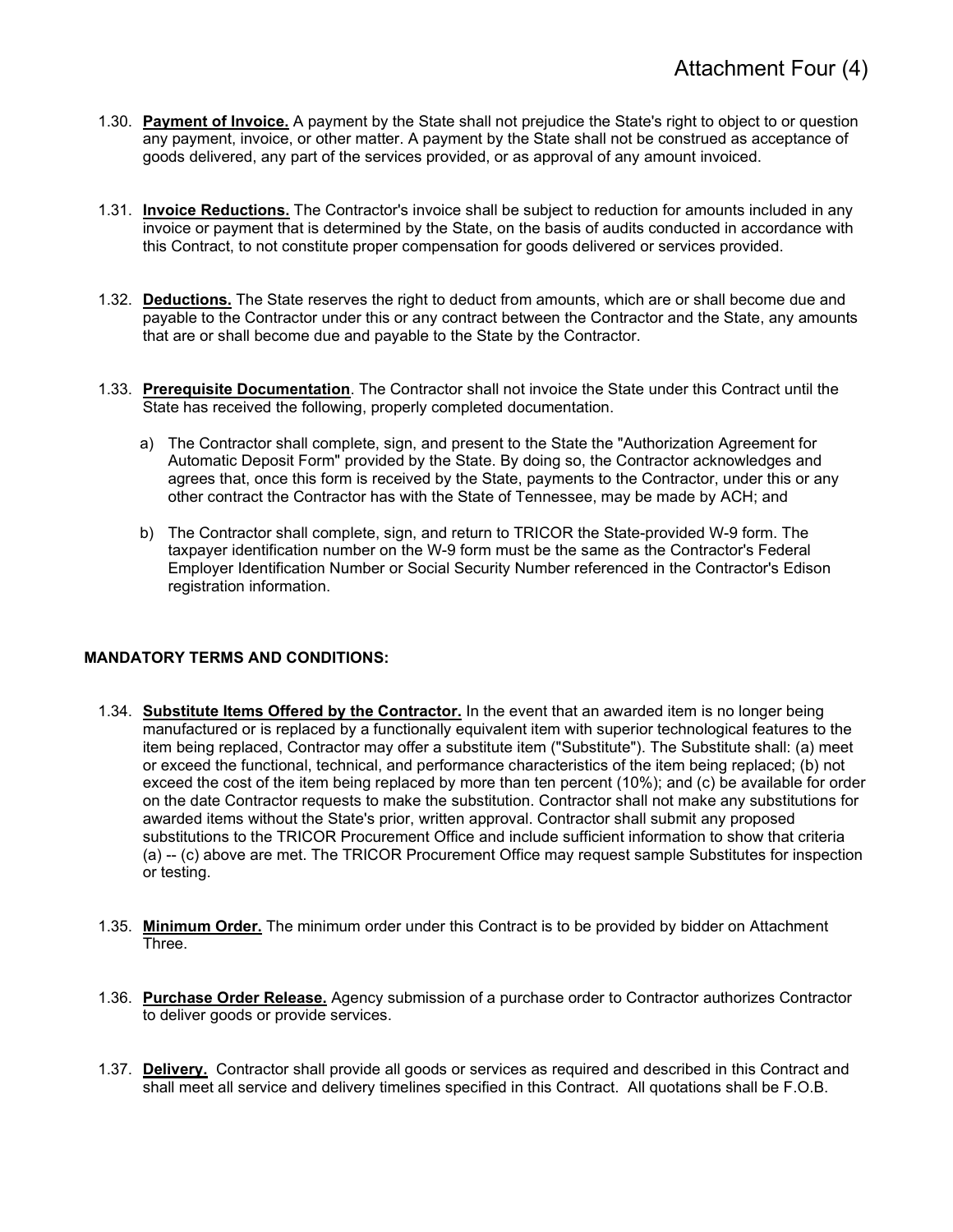destination.

- 1.38. **Required Approvals.** The State is not bound by this Contract until it is duly approved by the Parties and all appropriate State officials in accordance with applicable Tennessee laws and regulations. Based the specifics of this Contract, this will include approvals by the TRICOR Chief Finance Officer and Chief Executive Officer.
- 1.39. **Communications and Contacts.** All instructions, notices, consents, demands, or other communications required or contemplated by this Contract shall be in writing and shall be made by certified, first class mail, return receipt requested and postage prepaid, by overnight courier service with an asset tracking system, or by email. All communications, regardless of method of transmission, shall be addressed to the respective party at the appropriate mailing address or email address as stated below or any other address provided in writing by a party.

The Contractor:

**Contractor**  Contractor's Contact Name & Title **Address**  Email Address Telephone Number

State of Tennessee:

 Mary E. Hall, Contract Administrator [Mary.E.Hall@TN.Gov](mailto:Mary.E.Hall@TN.Gov) Lori Brewington – Buyer/Planner Lori.Brewington@tn.gov 1685 Cockrill Bend Circle Nashville, TN 37209

- 1.40. **Modification and Amendment.** This Contract may be modified only by a written amendment signed by all parties and approved by all applicable State officials.
- 1.41. **Subject to Funds Availability.** The Contract is subject to the appropriation and availability of State or federal funds. In the event that the funds are not appropriated or are otherwise unavailable, the State reserves the right to terminate this Contract upon written notice to the Contractor. The State's exercise of its right to terminate this Contract shall not constitute a breach of Contract by the State. Upon receipt of the written notice, the Contractor shall cease all work associated with the Contract. If the State terminates this Contract due to lack of funds availability, the Contractor shall be entitled to compensation for all conforming goods requested and accepted by the State and for all satisfactory and authorized services completed as of the termination date. Should the State exercise its right to terminate this Contract due to unavailability of funds, the Contractor shall have no right to recover from the State any actual, general, special, incidental, consequential, or any other damages of any description or amount.
- 1.42. **Termination for Convenience.** The State may terminate this Contract for convenience without cause for any reason. The State's election to terminate this Contract for convenience shall be effective upon the date specified and shall not be deemed a breach of contract by the State. The Contractor shall be entitled to compensation for all conforming goods delivered and accepted by the State or for satisfactory, authorized services completed as of the termination date. In no event shall the State be liable to the Contractor for compensation for any good or service that has not been provided, nor shall the Contractor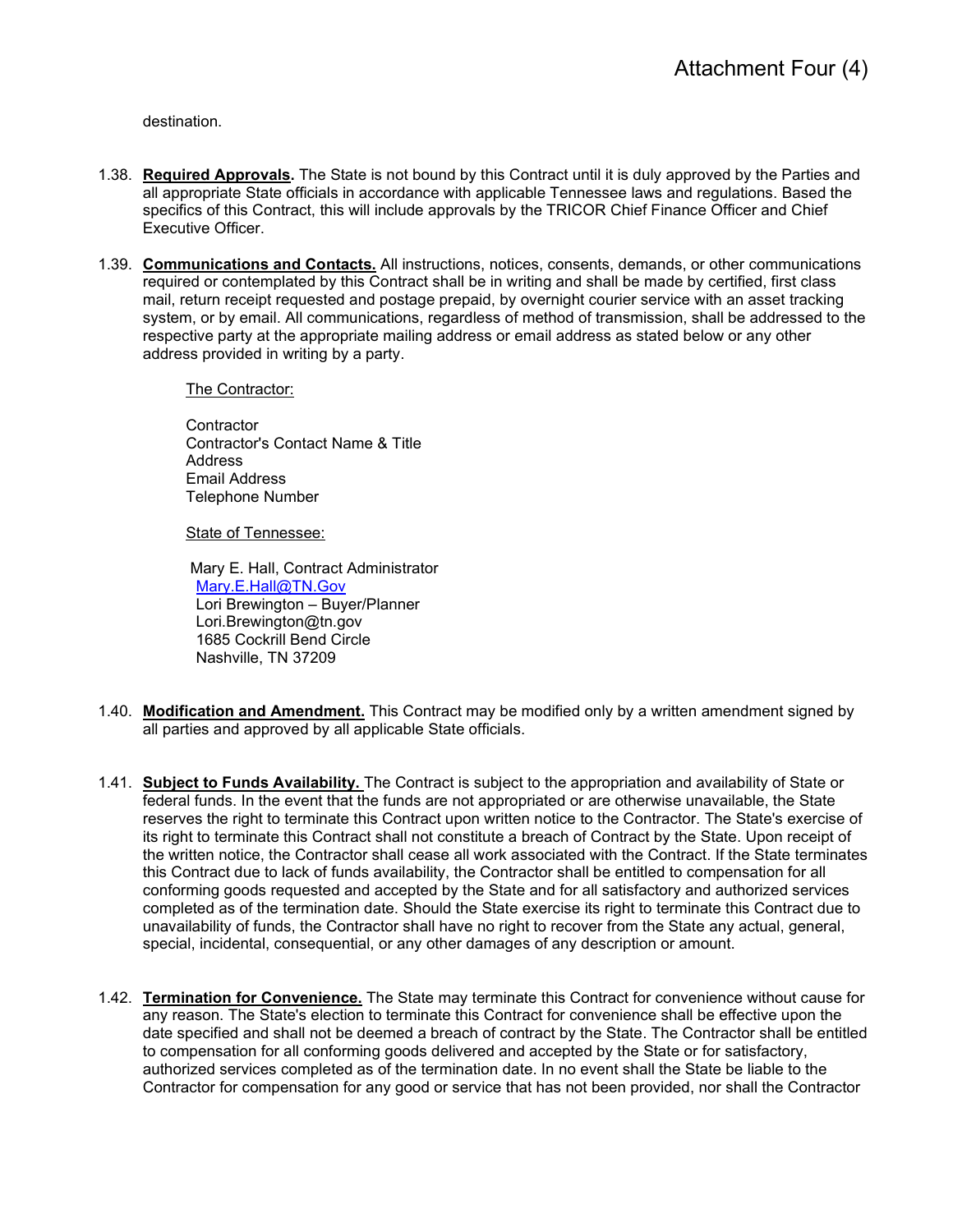be relieved of any liability to the State for any damages or claims arising under this Contract.

- 1.43. **Termination for Cause.** If the Contractor fails to properly perform its obligations under this Contract in a timely or proper manner, or if the Contractor materially violates any terms of this Contract ("Breach Condition"), the State shall have the right to immediately terminate the Contract and withhold payments in excess of compensation for completed services or provided goods. Notwithstanding the above, the contractor shall not be relieved of liability to the State for damages sustained by virtue of any Breach Condition and the State may seek other remedies allowed at law or in equity for breach of this Contract.
- 1.44. **Assignment and Subcontracting.** The Contractor shall not assign this Contract or enter into a subcontract for any of the goods or services provided under this Contract without the prior written approval of the State. Notwithstanding any use of the approved subcontractors, the Contractor shall be the prime contractor and responsible for compliance with all terms and conditions of this Contract. The State reserves the right to request additional information or impose additional terms and conditions before approving an assignment of this Contract in whole or in part or the use of subcontractors in fulfilling the Contractor's obligations under this Contract.
- 1.45. **Conflicts of Interest.** The Contractor warrants that no part of the Contractor's compensation shall be paid directly or indirectly to an employee or official of the State of Tennessee as wages, compensation, or gifts in exchange for acting as an officer, agent, employee, subcontractor, or consultant to the Contractor in connection with any work contemplated or performed under this Contract.

The Contractor acknowledges, understands, and agrees that this Contract shall be null and void if the Contractor is, or within the past six (6) months has been, an employee of the State of Tennessee or if the Contractor is an entity in which a controlling interest is held by an individual who is, or within the past six (6) months has been, an employee of the State of Tennessee.

- 1.46. **Nondiscrimination.** The Contractor hereby agrees, warrants, and assures that no person shall be excluded from participation in, be denied benefits of, or be otherwise subjected to discrimination in the performance of this Contract or in the employment practices of the Contractor on the grounds of handicap or disability, age, race, creed, color, religion, sex, national origin, or any other classification protected by federal or state law. The Contractor shall, upon request, show proof of nondiscrimination and shall post in conspicuous places, available to all employees and applicants, notices of nondiscrimination.
- 1.47. **Prohibition of Illegal Immigrants.** The requirements of Tenn. Code Ann. § 12-3-309 addressing the use of illegal immigrants in the performance of any contract to supply goods or services to the state of Tennessee, shall be a material provision of this Contract, a breach of which shall be grounds for monetary and other penalties, up to and including termination of this Contract.
	- a) The Contractor agrees that the Contractor shall not knowingly utilize the services of an illegal immigrant in the performance of this Contract and shall not knowingly utilize the services of any subcontractor who will utilize the services of an illegal immigrant in the performance of this Contract. The Contractor shall reaffirm this attestation, in writing, by submitting to the State a completed and signed copy of the document, semi-annually during the Term. If the Contractor is a party to more than one contract with TRICOR, the Contractor may submit one attestation that applies to all contracts with TRICOR. All Contractor attestations shall be maintained by the Contractor and made available to the State upon request.
	- b) Prior to the use of any subcontractor in the performance of this Contract, and semi-annually thereafter, during the Term, the Contractor shall obtain and retain a current, written attestation that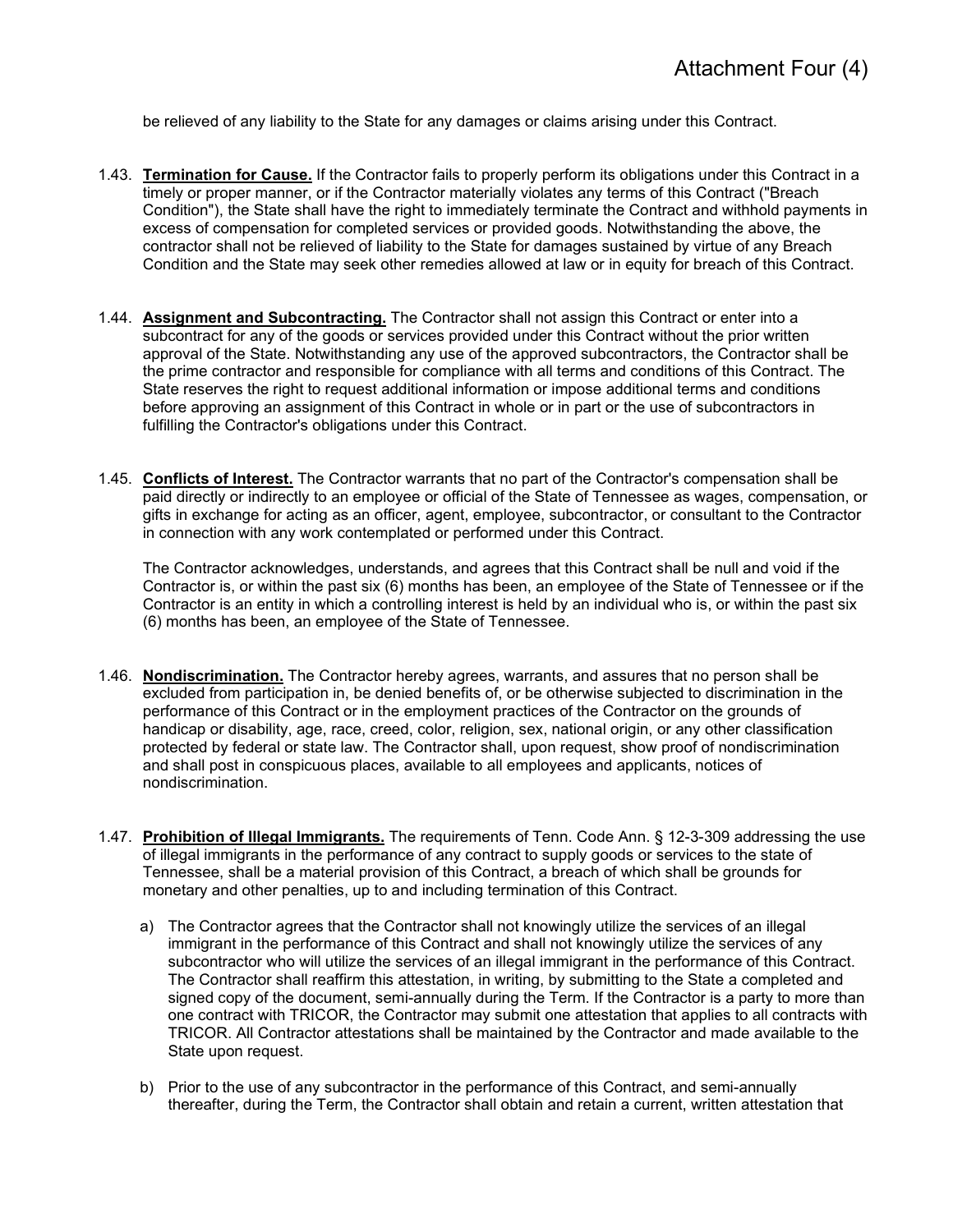the subcontractor shall not knowingly utilize the services of an illegal immigrant to perform work under this Contract and shall not knowingly utilize the services of any subcontractor who will utilize the services of an illegal immigrant to perform work under this Contract. Attestations obtained from subcontractors shall be maintained by the Contractor and made available to State officials upon request.

- c) The Contractor shall maintain records for all personnel used in the performance of this Contract. Contractor's records shall be subject to review and random inspection at any reasonable time upon reasonable notice by the State.
- d) The Contractor understands and agrees that failure to comply with this section will be subject to the sanctions of Tenn. Code Ann. § 12-3-309 for acts or omissions occurring after its effective date.
- e) For purposes of this Contract, "illegal immigrant" shall be defined as any person who is not: (i) a United States citizen; (ii) a Lawful Permanent Resident; (iii) a person whose physical presence in the United States is authorized; (iv) allowed by the federal Department of Homeland Security and who, under federal immigration laws or regulations, is authorized to be employed in the U.S.; or (v) is otherwise authorized to provide services under the Contract.
- 1.48. **Records.** The Contractor shall maintain documentation for all charges under this Contract. The books, records, and documents of the Contractor, for work performed or money received under this Contract, shall be maintained for a period of five (5) full years from the date of the final payment and shall be subject to audit at any reasonable time and upon reasonable notice by the State, or their duly appointed representatives. The financial statements shall be prepared in accordance with generally accepted accounting principles.
- 1.49. **Monitoring.** The Contractor's activities conducted, and records maintained, pursuant to this Contract, shall be subject to monitoring and evaluation by the State, or their duly appointed representatives.
- 1.50. **Progress Reports.** The Contractor shall submit brief, periodic, progress reports to the State as requested.
- 1.51. **Strict Performance.** Failure by any Party to this Contract to require, in any one or more cases, the strict performance of any of the terms, covenants, conditions, or provisions of this Contract shall not be construed as a waiver or relinquishment of any term, covenant, condition, or provision. No term or condition of this Contract shall be held to be waived, modified, or deleted except by a written amendment signed by the Parties.
- 1.52. **Independent Contractor.** The parties shall not act as employees, partners, joint ventures, or associates of one another. The parties are independent contracting entities. Nothing in this Contract shall be construed to create an employer/employee relationship or to allow either party to exercise control or direction over the manner or method by which the other transacts its business affairs or provides its usual services. The employees or agents of one party are not employees or agents of the other party.
- 1.53. **Patient Protection and Affordable Care Act.** The Contractor agrees that it will be responsible for compliance with the Patient Protection and Affordable Care Act ("PPACA") with respect to itself and its employees, including any obligation to report health insurance coverage, provide health insurance coverage, or pay any financial assessment, tax, or penalty for not providing health insurance. The Contractor shall indemnify the State and hold it harmless for any costs to the State arising from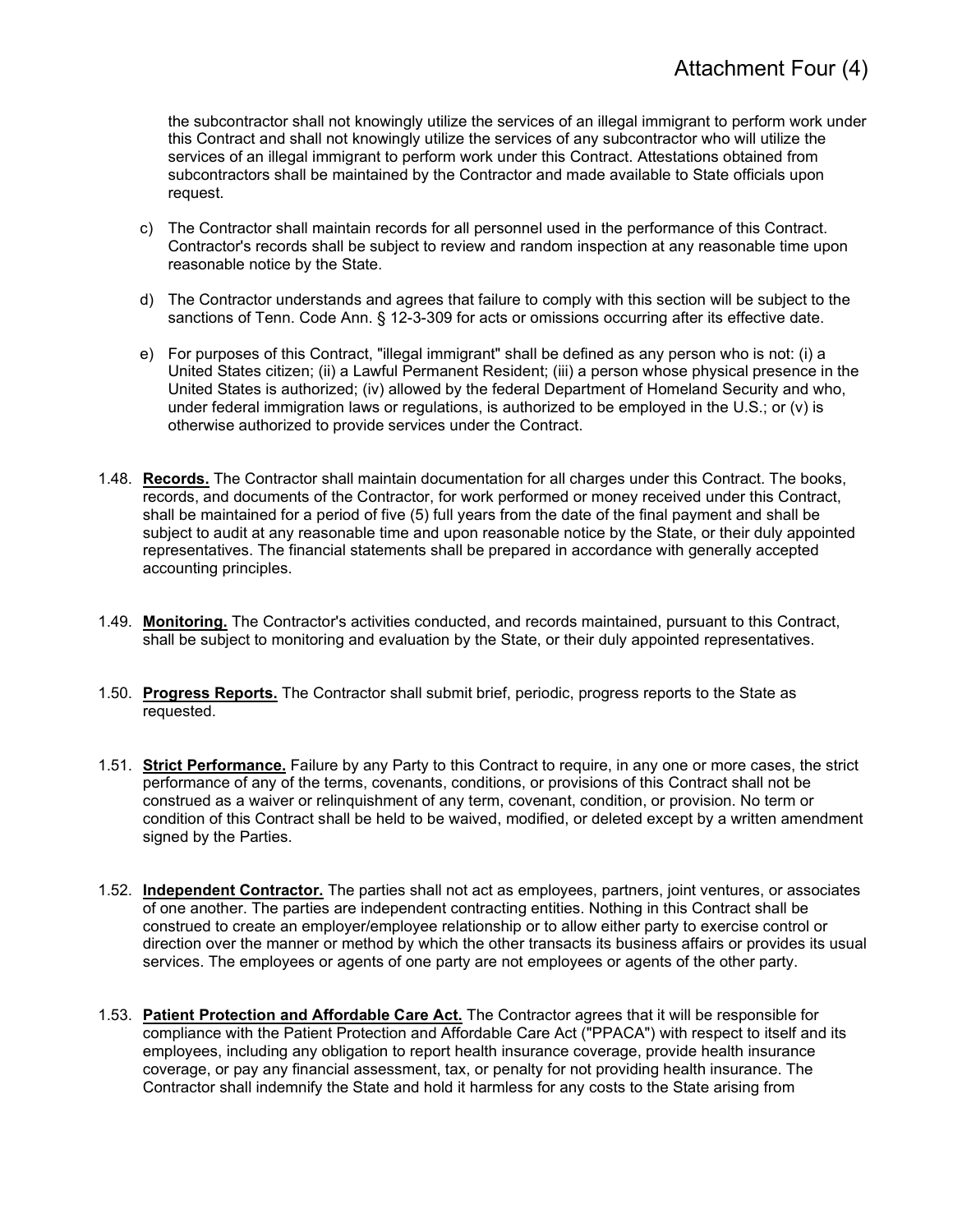contractor's failure to fulfill its PPACA responsibilities for itself or its employees.

- 1.54. **Limitation of the State's Liability**. The State shall have no liability except as specifically provided in this Contract. In no event will the State be liable to the Contractor or any other party for any lost revenues, lost profits, loss of business, decrease in the value of any securities or cash position, time, money, goodwill, or any indirect, special, incidental, punitive, exemplary or consequential damages of any nature, whether based on warranty, contract, statute, regulation, tort (including but not limited to negligence), or any other legal theory that may arise under this Contract or otherwise. Notwithstanding anything else herein, the State's total liability under this Contract (including without limitation any exhibits, schedules, amendments or other attachments to the Contract) or otherwise shall under no circumstances exceed the Estimated Liability. This limitation of liability is cumulative and not per incident.
- 1.55. **Limitation of Contractor's Liability.** In accordance with Tenn. Code Ann. § 12-3-701, the Contractor's liability for all claims arising under this Contract shall be limited to an amount equal to two (2) times the Estimated Liability amount and as may be amended. Except as set forth below, in no event will the Contractor be liable to the State or any other party for any lost revenues, lost profits, loss of business, decrease in the value of any securities or cash position, time, money, goodwill, or any indirect, special, incidental, punitive, exemplary or consequential damages of any nature, whether based on warranty, contract, statute, regulation, tort (including but not limited to negligence), or any other legal theory that may arise under this Contract or otherwise. PROVIDED THAT in no event shall this Section limit the liability of the Contractor for: (i) intellectual property or any Contractor indemnity obligations for infringement for third-party intellectual property rights; (ii) any claims covered by any specific provision in the Contract providing for liquidated damages; or (iii) any claims for intentional torts, criminal acts, fraudulent conduct, or acts or omissions that result in personal injuries or death.
- 1.56. **Hold Harmless.** The Contractor agrees to indemnify and hold harmless the State as well as its officers, agents, and employees from and against any and all claims, liabilities, losses, and causes of action which may arise, accrue, or result to any person, firm, corporation, or other entity which may be injured or damaged as a result of acts, omissions, or negligence on the part of the Contractor, its employees, or any person acting for or on its or their behalf relating to this Contract. The Contractor further agrees it shall be liable for the reasonable cost of attorneys for the State to enforce the terms of this Contract.

In the event of any suit or claim, the Parties shall give each other immediate notice and provide all necessary assistance to respond. The failure of the State to give notice shall only relieve the Contractor of its obligations under this Section to the extent that the Contractor can demonstrate actual prejudice arising from the failure to give notice. This Section shall not grant the Contractor, through its attorneys, the right to represent the State in any legal matter, as the right to represent the State is governed by Tenn. Code Ann. § 8-6-106.

- 1.57. **HIPAA Compliance.** The State and Contractor shall comply with obligations under the Health Insurance Portability and Accountability Act of 1996 ("HIPAA"), Health Information Technology for Economic and Clinical Health ("HITECH") Act and any other relevant laws and regulations regarding privacy (collectively the "Privacy Rules"). The obligations set forth in this Section shall survive the termination of this Contract.
	- a) Contractor warrants to the State that it is familiar with the requirements of the Privacy Rules, and will comply with all applicable requirements in the course of this Contract.
	- b) Contractor warrants that it will cooperate with the State, including cooperation and coordination with State privacy officials and other compliance officers required by the Privacy Rules, in the course of performance of the Contract so that both parties will be in compliance with the Privacy Rules.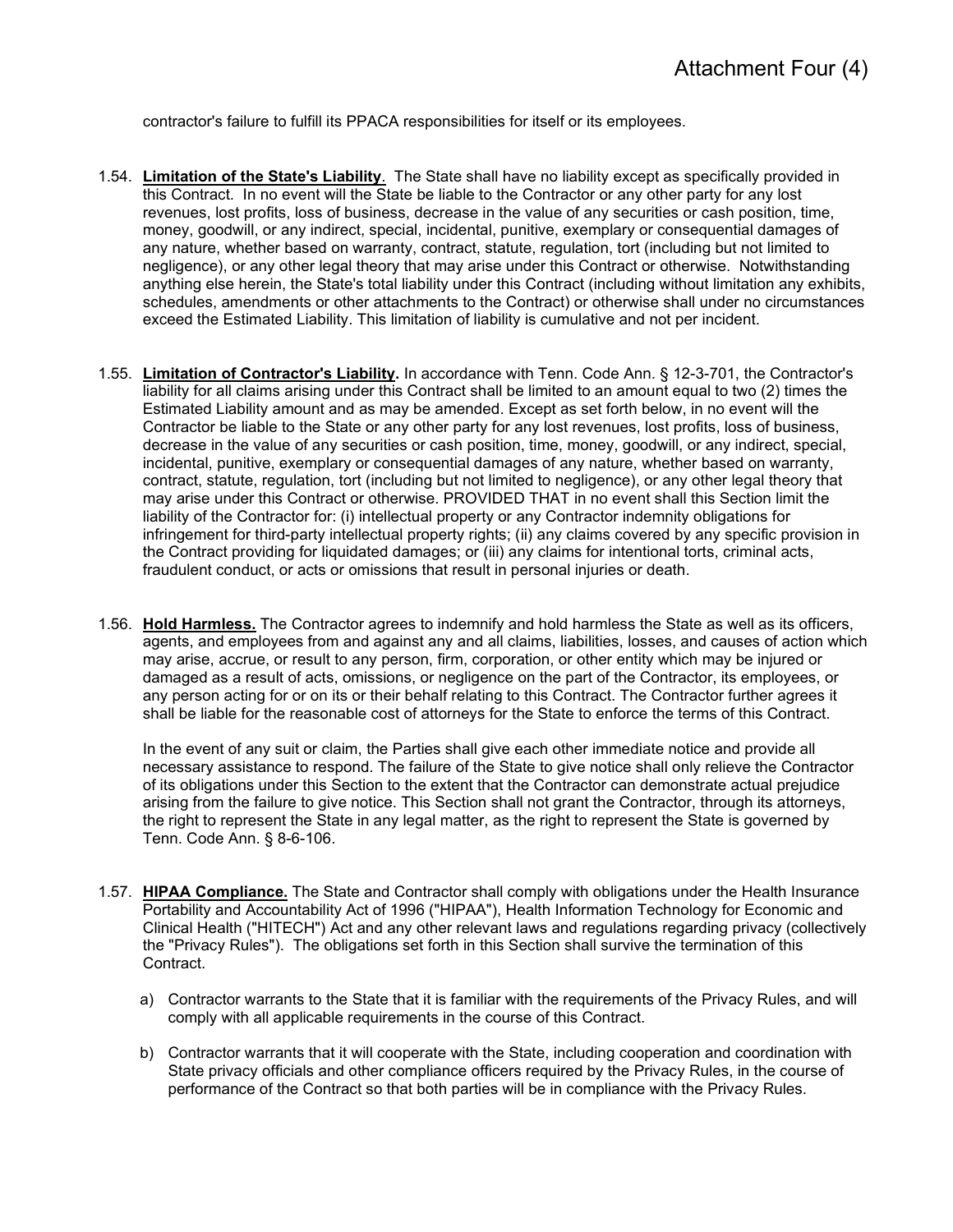c) The State and the Contractor will sign documents, including but not limited to business associate agreements, as required by the Privacy Rules and that are reasonably necessary to keep the State and Contractor in compliance with the Privacy Rules. This provision shall not apply if information received or delivered by the parties under this Contract is NOT "protected health information" as defined by the Privacy Rules, or if the Privacy Rules permit the parties to receive or deliver the information without entering into a business associate agreement or signing another document.

The Contractor will indemnify the State and hold it harmless for any violation by the Contractor or its subcontractors of the Privacy Rules. This includes the costs of responding to a breach of protected health information, the costs of responding to a government enforcement action related to the breach, and any fines, penalties, or damages paid by the State because of the violation.

- 1.58. **Tennessee Consolidated Retirement System.** Subject to statutory exceptions contained in Tenn. Code Ann. §§ 8-36-801, et seq., the law governing the Tennessee Consolidated Retirement System ("TCRS"), provides that if a retired member of TCRS, or of any superseded system administered by TCRS, or of any local retirement fund established under Tenn. Code Ann. §§ 8-35-101, et seq., accepts State employment, the member's retirement allowance is suspended during the period of the employment. Accordingly and notwithstanding any provision of this Contract to the contrary, the Contractor agrees that if it is later determined that the true nature of the working relationship between the Contractor and the State under this Contract is that of "employee/employer" and not that of an independent contractor, the Contractor, if a retired member of TCRS, may be required to repay to TCRS the amount of retirement benefits the Contractor received from TCRS during the Term.
- 1.59. **Tennessee Department of Revenue Registration.** The Contractor shall comply with all applicable registration requirements contained in Tenn. Code Ann. §§ 67-6-601 -- 608. Compliance with applicable registration requirements is a material requirement of this Contract.
- 1.60. **Debarment and Suspension.** The Contractor certifies, to the best of its knowledge and belief, that it, its current and future principals, its current and future subcontractors and their principals:
	- a) are not presently debarred, suspended, proposed for debarment, declared ineligible, or voluntarily excluded from covered transactions by any federal or state department or agency;
	- b) have not within a three (3) year period preceding this Contract been convicted of, or had a civil judgment rendered against them from commission of fraud, or a criminal offense in connection with obtaining, attempting to obtain, or performing a public (federal, state, or local) transaction or grant under a public transaction; violation of federal or state antitrust statutes or commission of embezzlement, theft, forgery, bribery, falsification, or destruction of records, making false statements, or receiving stolen property;
	- c) are not presently indicted or otherwise criminally or civilly charged by a government entity (federal, state, or local) with commission of any of the offenses detailed in section b. of this certification; and
	- d) have not within a three (3) year period preceding this Contract had one or more public transactions (federal, state, or local) terminated for cause or default.

The Contractor shall provide immediate written notice to the State if at any time it learns that there was an earlier failure to disclose information or that due to changed circumstances, its principals or the principals of its subcontractors are excluded or disqualified.

1.61. **Force Majeure.** "Force Majeure Event" means fire, flood, earthquake, elements of nature or acts of God, wars, riots, civil disorders, rebellions or revolutions, acts of terrorism or any other similar cause beyond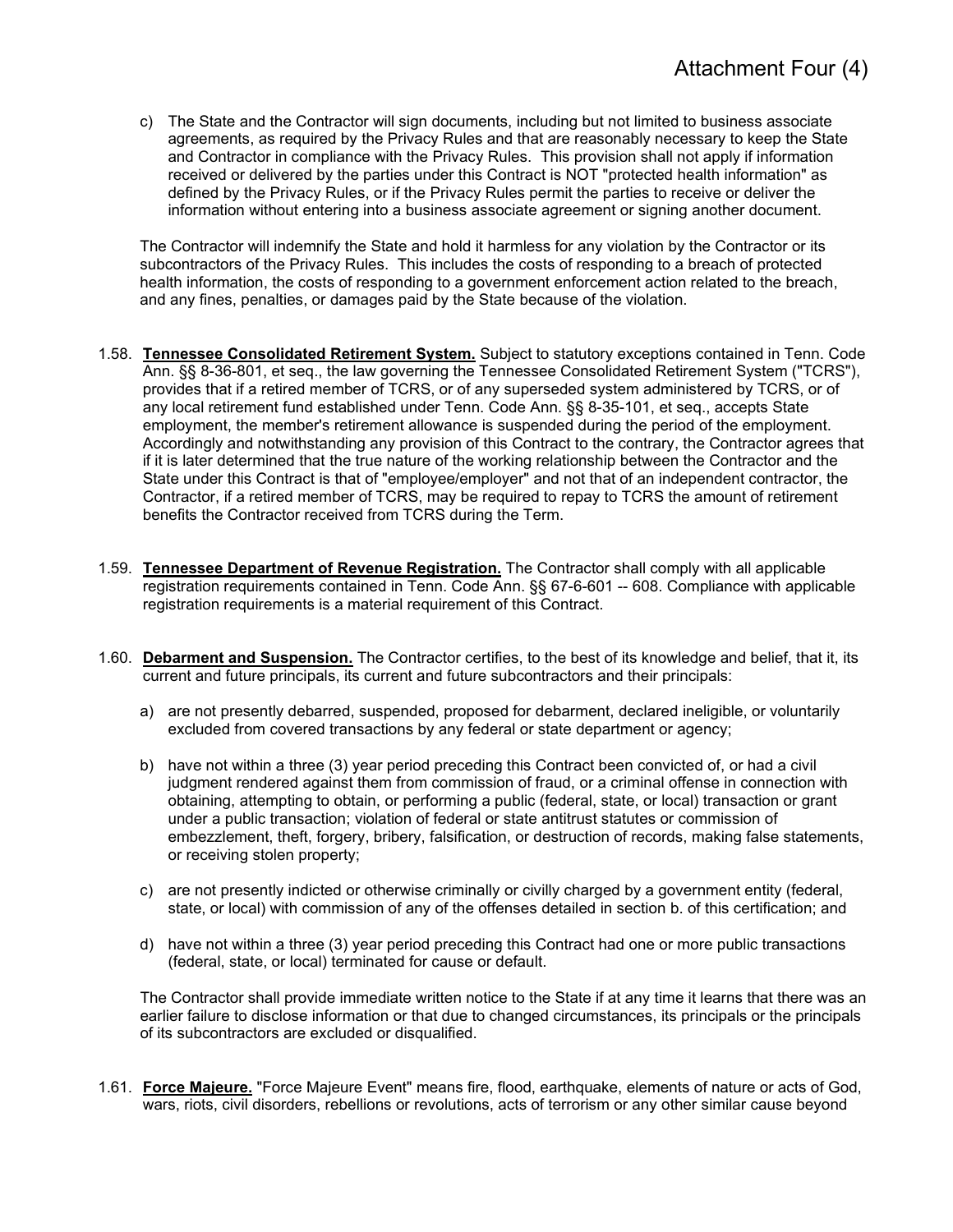the reasonable control of the party except to the extent that the non-performing party is at fault in failing to prevent or causing the default or delay, and provided that the default or delay cannot reasonably be circumvented by the non-performing party through the use of alternate sources, workaround plans or other means. A strike, lockout or labor dispute shall not excuse either party from its obligations under this Contract. Except as set forth in this Section, any failure or delay by a party in the performance of its obligations under this Contract arising from a Force Majeure Event is not a default under this Contract or grounds for termination. The non-performing party will be excused from performing those obligations directly affected by the Force Majeure Event, and only for as long as the Force Majeure Event continues, provided that the party continues to use diligent, good faith efforts to resume performance without delay. The occurrence of a Force Majeure Event affecting Contractor's representatives, suppliers, subcontractors, customers or business apart from this Contract is not a Force Majeure Event under this Contract. Contractor will promptly notify the State of any delay caused by a Force Majeure Event (to be confirmed in a written notice to the State within one (1) day of the inception of the delay) that a Force Majeure Event has occurred, and will describe in reasonable detail the nature of the Force Majeure Event. If any Force Majeure Event results in a delay in Contractor's performance longer than forty-eight (48) hours, the State may, upon notice to Contractor: (a) cease payment of the fees until Contractor resumes performance of the affected obligations; or (b) immediately terminate this Contract or any purchase order, in whole or in part, without further payment except for fees then due and payable. Contractor will not increase its charges under this Contract or charge the State any fees other than those provided for in this Contract as the result of a Force Majeure Event.

- 1.62. **State and Federal Compliance.** The Contractor shall comply with all applicable state and federal laws and regulations in the performance of this Contract.
- 1.63. **Governing Law.** This Contract shall be governed by and construed in accordance with the laws of the State of Tennessee. The Tennessee Claims Commission or the state or federal courts in Tennessee shall be the venue for all claims, disputes, or disagreements arising under this Contract. The Contractor acknowledges and agrees that any rights, claims, or remedies against the State of Tennessee or its employees arising under this Contract shall be subject to and limited to those rights and remedies available under Tenn. Code Ann. §§ 9-8-101 -- 407.
- 1.64. **Entire Agreement.** This Contract is complete and contains the entire understanding between the parties relating to its subject matter, including all the terms and conditions of the parties' agreement. This Contract supersedes any and all prior understandings, representations, negotiations, and agreements between the parties, whether written or oral.
- 1.65. **Severability.** If any terms and conditions of this Contract are held to be invalid or unenforceable as a matter of law, the other terms and conditions of this Contract shall not be affected and shall remain in full force and effect. The terms and conditions of this Contract are severable.
- 1.66. **Headings.** Section headings of this Contract are for reference purposes only and shall not be construed as part of this Contract.
- 1.67. **Additional Lines, Items or Options.** At its sole discretion, the State may make written requests to the Contractor to add lines, items, or options that are needed and within the Scope but were not included in the original Contract. Such lines, items, or options will be added to the Contract through a Memorandum of Understanding ("MOU"), not an amendment.
	- a. After the Contractor receives a written request to add lines, items, or options, the Contractor shall have ten (10) business days to respond with a written proposal. The Contractor's written proposal shall include: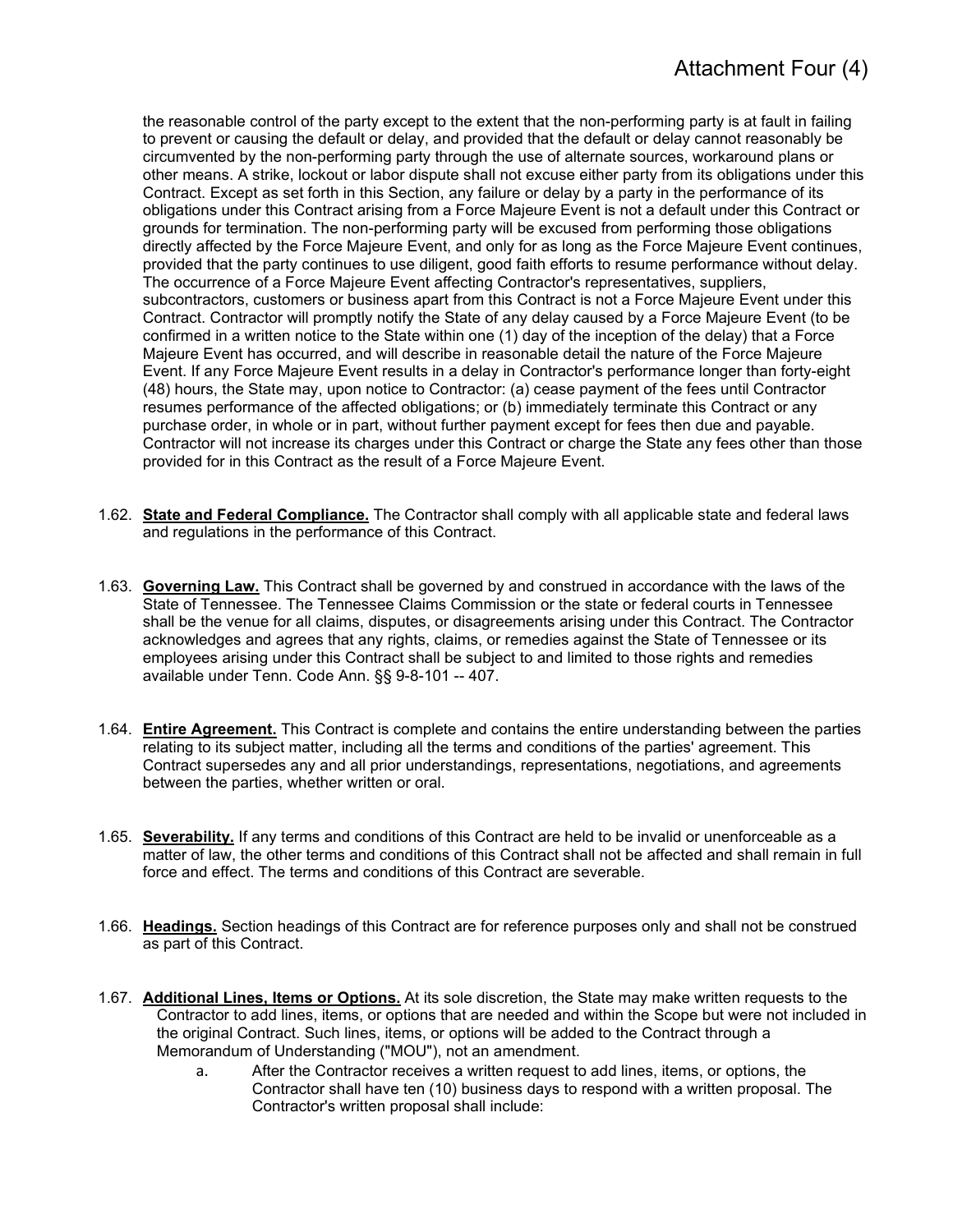- 1. The effect, if any, of adding the lines, items, or options on the other goods or services required under the Contract.
- 2. Any pricing related to the new lines, items, or options;
- 3. The expected effective date for the availability of the new lines, items, or options; and
- 4. Any additional information requested by the State.
- b. The State may negotiate the terms of the Contractor's proposal by requesting revisions to the proposal.
- c. indicate acceptance of a proposal, the State will sign it. The signed proposal shall constitute a MOU between the Parties, and the lines, items, or options shall be incorporated into the Contract as if set forth verbatim.
- d. Only after a MOU has been executed shall the Contractor perform or deliver the new lines, items, or options.
- 1.68. **Incorporation of Additional Documents.** Each of the following documents is included as a part of this Contract by reference. In the event of a discrepancy or ambiguity regarding the Contractor's duties, responsibilities, and performance under this Contract, these items shall govern in order of precedence below:
	- a) any amendment to this Contract, with the latter in time controlling over any earlier amendments;
	- b) this Contract with any attachments or exhibits (excluding the items listed at subsections c. through f., below);
	- c) any clarifications of or addenda to the Contractor's response seeking this Contract;
	- d) the Invitation to Bid, as may be amended, requesting responses in competition for this Contract;
	- e) any technical specifications provided to respondents during the procurement process to award this Contract; and,
	- f) the Contractor's response seeking this Contract.
- 1.69. **Iran Divestment Act.** The requirements of Tenn. Code Ann. § 12-12-101 et.seq., addressing contracting with persons with investment activities in Iran, shall be a material provision of this Contract. The Contractor agrees, under penalty of perjury, that to the best of its knowledge and belief that it is not on the list created pursuant to Tenn. Code Ann. § 12-12-106.

#### **1.70. Insurance Requirements:**

1.70.1. **Insurance.** Contractor shall provide the State a certificate of insurance ("COI") evidencing the coverages and amounts specified below. The COI shall be provided ten (10) business days prior to the Effective Date and again upon renewal or replacement of coverages required by this Contract. If insurance expires during the Term, TRICOR must receive a new COI at least thirty (30) calendar days prior to the insurance's expiration date. If the Contractor loses insurance coverage, does not renew coverage, or for any reason becomes uninsured during the Term, the Contractor shall notify the State immediately.

The COI shall be on a form approved by the Tennessee Department of Commerce and Insurance ("TDCI") and signed by an authorized representative of the insurer. The COI shall list each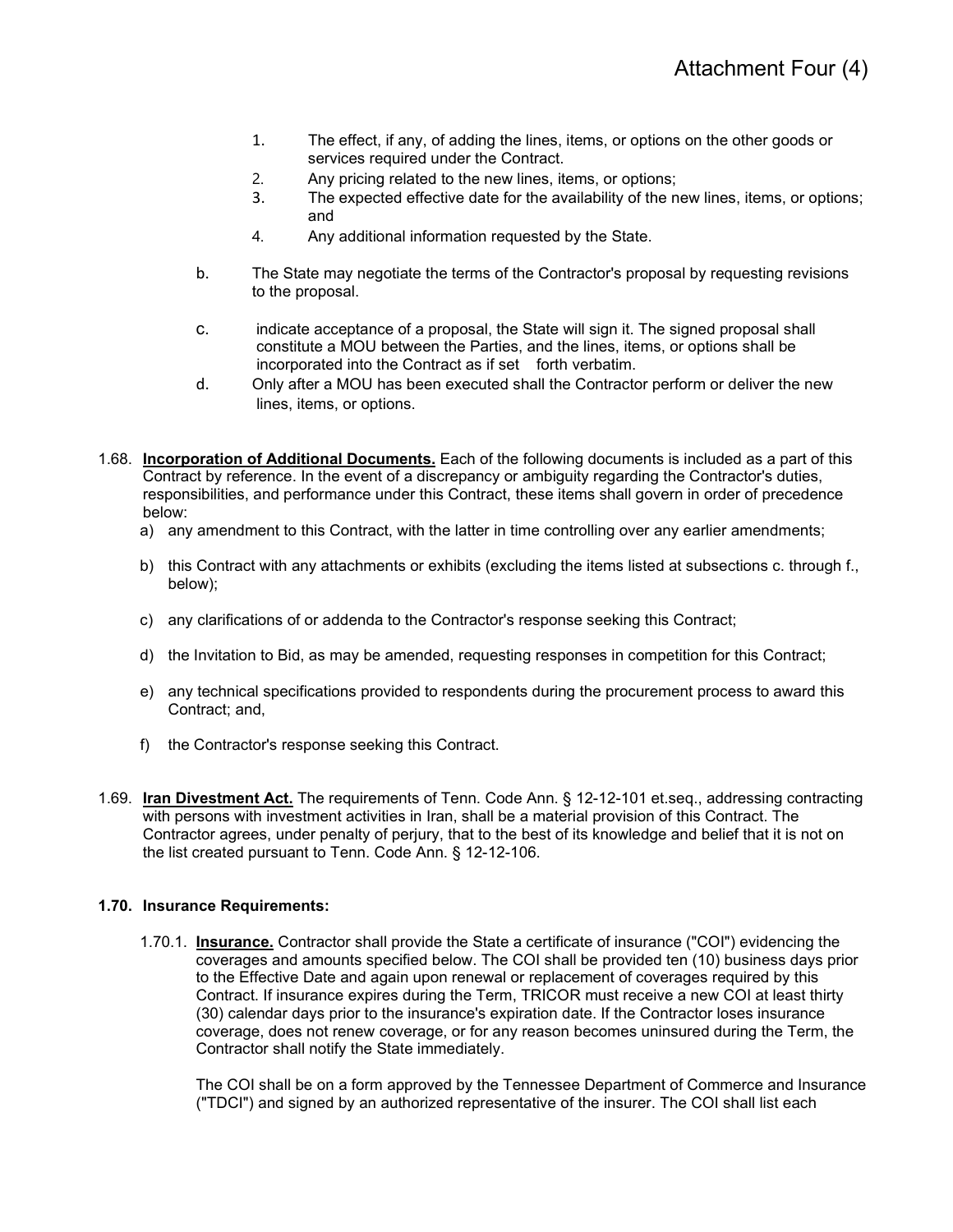insurer's national association of insurance commissioners (also known as NAIC) number or federal employer identification number and list TRICOR; 6185 Cockrill Bend Circle; Nashville, TN 37209 in the certificate holder section. At any time, the State may require the Contractor to provide a valid COI detailing coverage description; insurance company; policy number; exceptions; exclusions; policy effective date; policy expiration date; limits of liability; and the name and address of insured. The Contractor's failure to maintain or submit evidence of insurance coverage is considered a material breach of this Contract.

If the Contractor desires to self-insure, then a COI will not be required to prove coverage. In place of the COI, the Contractor must provide a certificate of self-insurance or a letter on the Contractor's letterhead detailing its coverage, liability policy amounts, and proof of funds to reasonably cover such expenses. Compliance with Tenn. Code Ann. § 50-6-405 and the rules of the TDCI is required for the Contractor to self-insure workers' compensation.

All insurance companies must be: (a) acceptable to the State; (b) authorized by the TDCI to transact business in the State of Tennessee; and (c) rated A- VII or better by A. M. Best. The Contractor shall provide the State evidence that all subcontractors maintain the required insurance or that the subcontractors are included under the Contractor's policy.

The Contractor agrees to name TRICOR as an additional insured on any insurance policies with the exception of workers' compensation (employer liability) and professional liability (errors and omissions) ("Professional Liability") insurance. Also, all policies shall contain an endorsement for a waiver of subrogation in favor of the State.

The deductible and any premiums are the Contractor's sole responsibility. Any deductible over fifty thousand dollars (\$50,000) must be approved by the State. The Contractor agrees that the insurance requirements specified in this Section do not reduce any liability the Contractor has assumed under this Contract including any indemnification or hold harmless requirements.

The State agrees that it shall give written notice to the Contractor as soon as practicable after the State becomes aware of any claim asserted or made against the State, but in no event later than thirty (30) calendar days after the State becomes aware of such claim. The failure of the State to give notice shall only relieve the Contractor of its obligations under this Section to the extent that the Contractor can demonstrate actual prejudice arising from the failure to give notice. This Section shall not grant the Contractor or its insurer, through its attorneys, the right to represent the State in any legal matter, as the right to represent the State is governed by Tenn. Code Ann. § 8-6-106.

All coverage required shall be on a primary basis and noncontributory with any other insurance coverage or self-insurance carried by the State. The State reserves the right to amend or require additional endorsements, types of coverage, and higher or lower limits of coverage depending on the nature of the work. Purchases or contracts involving any hazardous activity or equipment, tenant, concessionaire and lease agreements, alcohol sales, cyber-liability risks, environmental risks, special motorized equipment, or property may require customized insurance requirements (e.g. umbrella liability insurance) in addition to the general requirements listed below.

#### 1.70.2. **Workers' Compensation and Employer Liability Insurance.**

- a) For Contractors statutorily required to carry workers' compensation and employer liability insurance, the Contractor shall maintain:
- b) Workers' compensation and employer liability insurance in the amounts required by appropriate state statutes; or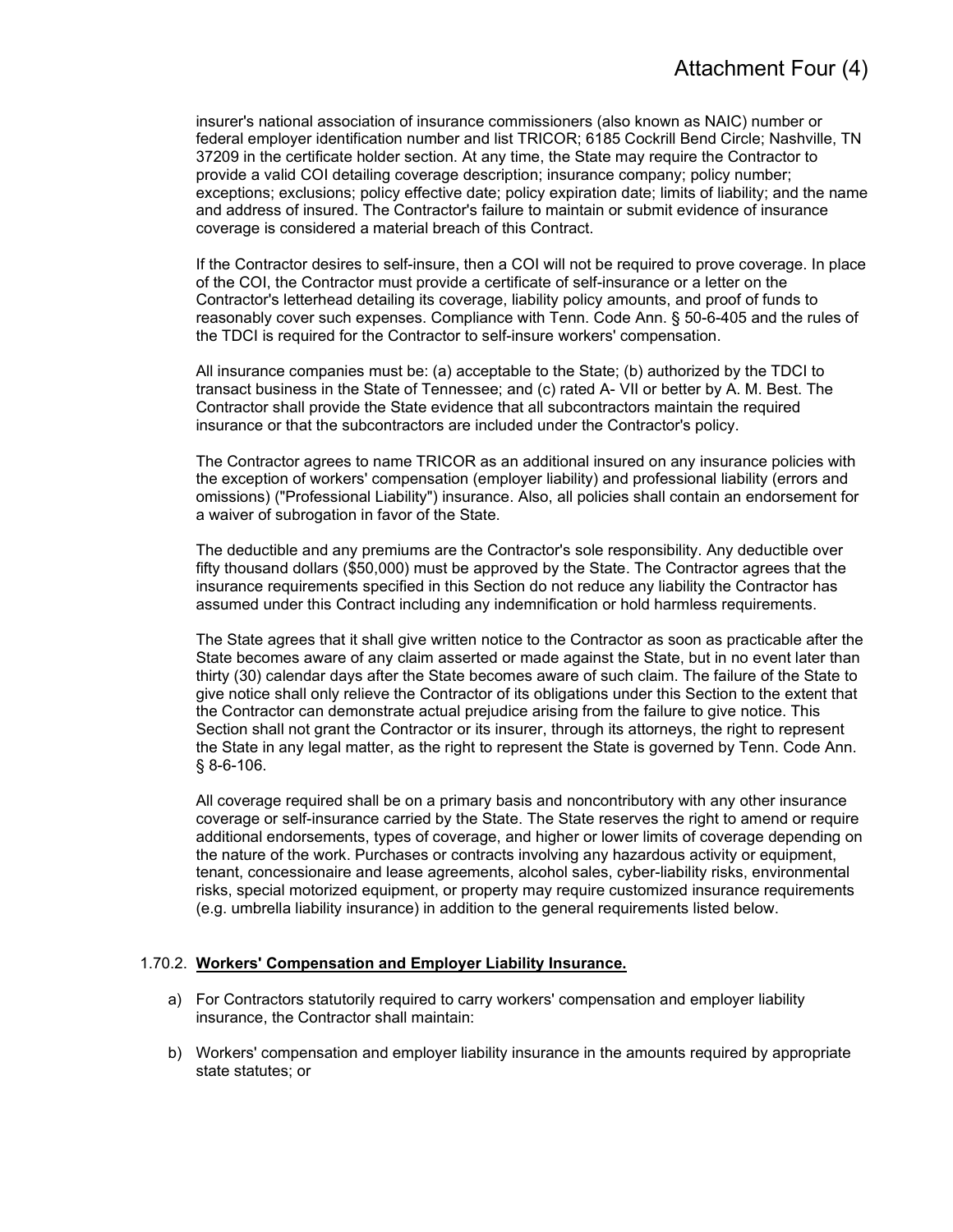- c) In an amount not less than one million dollars (\$1,000,000) including employer liability of one million dollars (\$1,000,000) per accident for bodily injury by accident, one million dollars (\$1,000,000) policy limit by disease, and one million dollars (\$1,000,000) per employee for bodily injury by disease.
- d) If the Contractor certifies that it is exempt from the requirements of Tenn. Code Ann. §§ 50-6-101 -- 103, then the Contractor shall furnish written proof of such exemption for one or more of the following reasons:
	- 1. The Contractor employees fewer than five (5) employees;
	- 2. The Contractor is a sole proprietor;
	- 3. The Contractor is in the construction business or trades with no employees;
	- 4. The Contractor is in the coal mining industry with no employees;
	- 5. The Contractor is a state or local government; or
	- 6. The Contractor self-insures its workers' compensation and is in compliance with the TDCI rules and Tenn. Code Ann. § 50-6-405.

#### 1.71. **Commercial General Liability Insurance.**

- a) The Contractor shall maintain commercial general liability insurance, which shall be written on an Insurance Services Office, Inc. (also known as ISO) occurrence form (or a substitute form providing equivalent coverage) and shall cover liability arising from property damage, premises/operations, independent contractors, contractual liability, completed operations/products, personal and advertising injury, and liability assumed under an insured contract (including the tort liability of another assumed in a business contract).
- b) The Contractor shall maintain bodily injury/property damage with a combined single-limit not less than one million dollars (\$1,000,000) per occurrence and two million dollars (\$2,000,000) aggregate for bodily injury and property damage, including products and completed operations coverage with an aggregate limit of at least two million dollars (\$2,000,000).
- 1.72. **Automobile Liability Insurance.** The Contractor shall maintain automobile liability insurance which shall cover liability arising out of any automobile (including owned, leased, hired, and non-owned automobiles). The Contractor shall maintain bodily injury/property damage with a limit not less than one million dollars (\$1,000,000) per occurrence or combined single limit.
- 1.73. **Major Procurement Contract Sales and Use Tax.** Pursuant to Tenn. Code Ann. § 4-39-102 and to the extent applicable, the Contractor and the Contractor's subcontractors shall remit sales and use taxes on the sales of goods or services that are made by the Contractor or the Contractor's subcontractors and that are subject to tax.

#### **SPECIAL TERMS AND CONDITIONS:**

1.74. **Conflicting Terms and Conditions.** Should any of these special terms and conditions conflict with any other terms and conditions of this Contract, the special terms and conditions shall be subordinate to the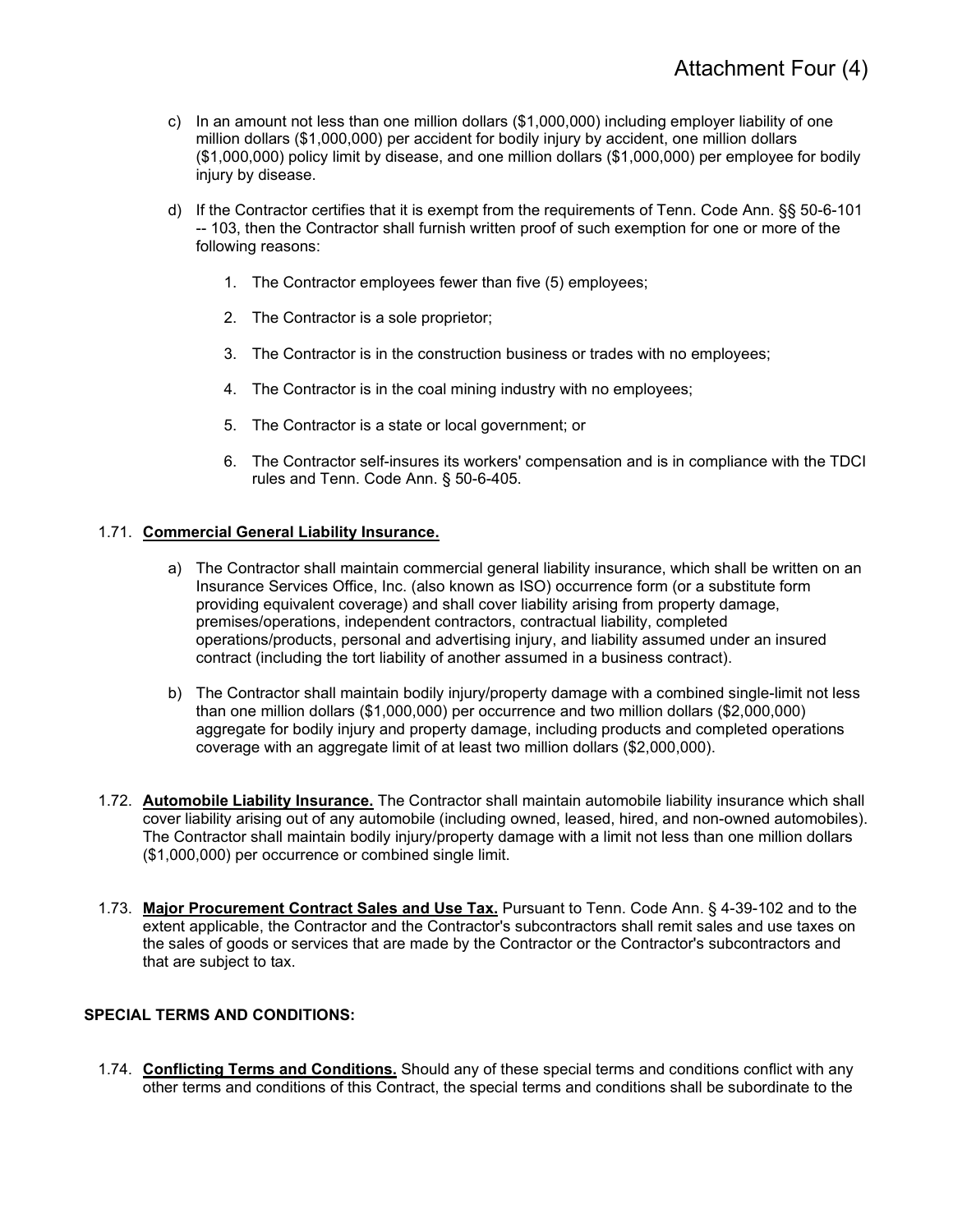Contract's other terms and conditions.

1.75. **Confidentiality of Records.** Strict standards of confidentiality of records and information shall be maintained in accordance with applicable state and federal law. All material and information, regardless of form, medium or method of communication, provided to the Contractor by the State or acquired by the Contractor on behalf of the State that is regarded as confidential under state or federal law shall be regarded as "Confidential Information." Nothing in this Section shall permit Contractor to disclose any Confidential Information, regardless of whether it has been disclosed or made available to the Contractor due to intentional or negligent actions or inactions of agents of the State or third parties. Confidential Information shall not be disclosed except as required or permitted under state or federal law. Contractor shall take all necessary steps to safeguard the confidentiality of such material or information in conformance with applicable state and federal law.

The obligations set forth in this Section shall survive the termination of this Contract.

- 1.76. **Prohibited Advertising or Marketing.** The Contractor shall not suggest or imply in advertising or marketing materials that Contractor's goods or services are endorsed by TRICOR or the State of Tennessee. The restrictions on Contractor advertising or marketing materials under this Section shall survive the termination of this Contract.
- 1.77. **Intellectual Property Indemnity.** The Contractor agrees to indemnify and hold harmless the State of Tennessee as well as its officers, agents, and employees from and against any and all claims or suits which may be brought against the State concerning or arising out of any claim of an alleged patent, copyright, trade secret or other intellectual property infringement. In any such claim or action brought against the State, the Contractor shall satisfy and indemnify the State of Tennessee for the amount of any settlement or final judgment, and the Contractor shall be responsible for all legal or other fees or expenses incurred by the State arising from any such claim. The State shall give the Contractor notice of any such claim or suit, however, the failure of the State to give such notice shall only relieve Contractor of its obligations under this Section to the extent Contractor can demonstrate actual prejudice arising from the State's failure to give notice. This Section shall not grant the Contractor, through its attorneys, the right to represent the State of Tennessee in any legal matter, as provided in Tenn. Code Ann. § 8-6-106.
- 1.78. **Extraneous Terms and Conditions.** Contractor shall fill all orders submitted by TRICOR under this Contract. No purchase order, invoice, or other documents associated with any sales, orders, or supply of any good or service under this Contract shall contain any terms or conditions other than as set forth in the Contract. Any such extraneous terms and conditions shall be void, invalid, and unenforceable against TRICOR. Any refusal by Contractor to supply any goods or services under this Contract conditioned on TRICOR submitting to any extraneous terms and conditions shall be a material breach of the Contract and constitute an act of bad faith by Contractor.
- 1.79. **Printing Authorization.** The Contractor agrees that no publication coming within the jurisdiction of Tenn. Code Ann. §§ 12-7-101, et. seq., shall be printed pursuant to this Contract unless a printing authorization number has been obtained and affixed as required by Tenn. Code Ann.§ 12-7-103(d).
- 1.80. **Ownership of Goods.** The State shall have ownership, right, title, and interest in all goods provided by Contractor under this Contract including full rights to use the goods and transfer title in the goods to any third parties.